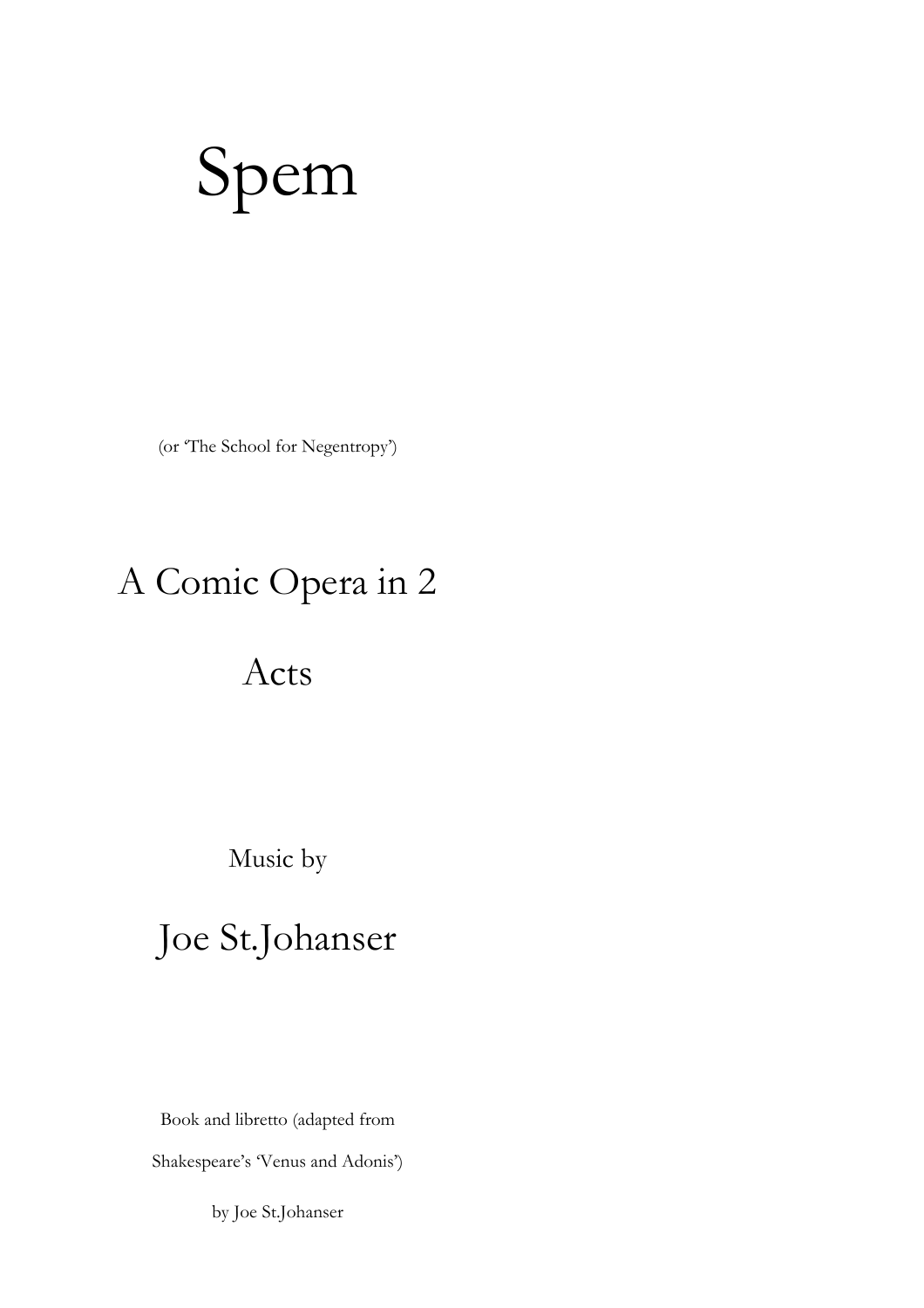# **CHARACTERS**

**Karen/Venus** Soprano or Mezzo Soprano

**Lada/Adonis** Soprano or Mezzo Soprano

**Fran** Soprano or Mezzo Soprano

**Danny/Hound** Baritone

**Miles/The Boar** Baritone.

**Josh/The Stallion** Baritone

**Elizabeth**. Soprano or Mezzo Soprano

**Sharon**. Soprano or Mezzo Soprano

**Will Shakespeare** The bard.

**Opera chorus, children's chorus and dancers (Forest trees, lords and ladies, palfreys and hounds, furry animals, Sun, Moon, silver doves and a snakes head fritillary )** 

# **NOTES ON CHARACTERS**

**Karen/Venus** A quiet, somewhat shadowy, middle aged, lower middle class Englishwoman of mousy appearance. Schoolteacher. Would be opera singer - or - the Goddess of Love, frighteningly powerful and rapacious.

**Lada/Adonis** Energetic, hardworking, artistic, intellectual, Slav (with accent). Practical computer programmer – works for Miles and adores him but feels she needs to take him down a peg - or -the beautiful boy, a stranger to love.

**Fran/Guru conductor** Quiet but oddball and quirkily rebellious. A faded Bohemian. Biology teacher. Friend of Karen. – or – Director of Spem. Renaissance music guru.

**Danny/The Hound** Chirpy, working class opportunist (with accent). Somewhat childish. A bright eyed fresh graduate in the University of Life. Genius nerd idiot savant programmer. Works for Miles.

**Miles/ The Boar Energetic, middle-aged** computer science professor preoccupied with work and practicalities. – or - fearsomely tusked slayer of Adonis.

**Josh/The Stallion** A pleasant, simple and happy man. Ever youthful. Life is passing him by. School teacher. Colleague of Karen. – or – mournful steed of Adonis.

**Elizabeth** Member of the chorus

**Sharon** Member of the chorus

**Will Shakespeare** The Bard. Declaims his mighty lines.

# **NOTES ON STAGING**

**The action takes place during the course of one long day at Womborne Summer Music Festival – held at a girl's boarding school vacated for the holidays – somewhere in England in the present day.**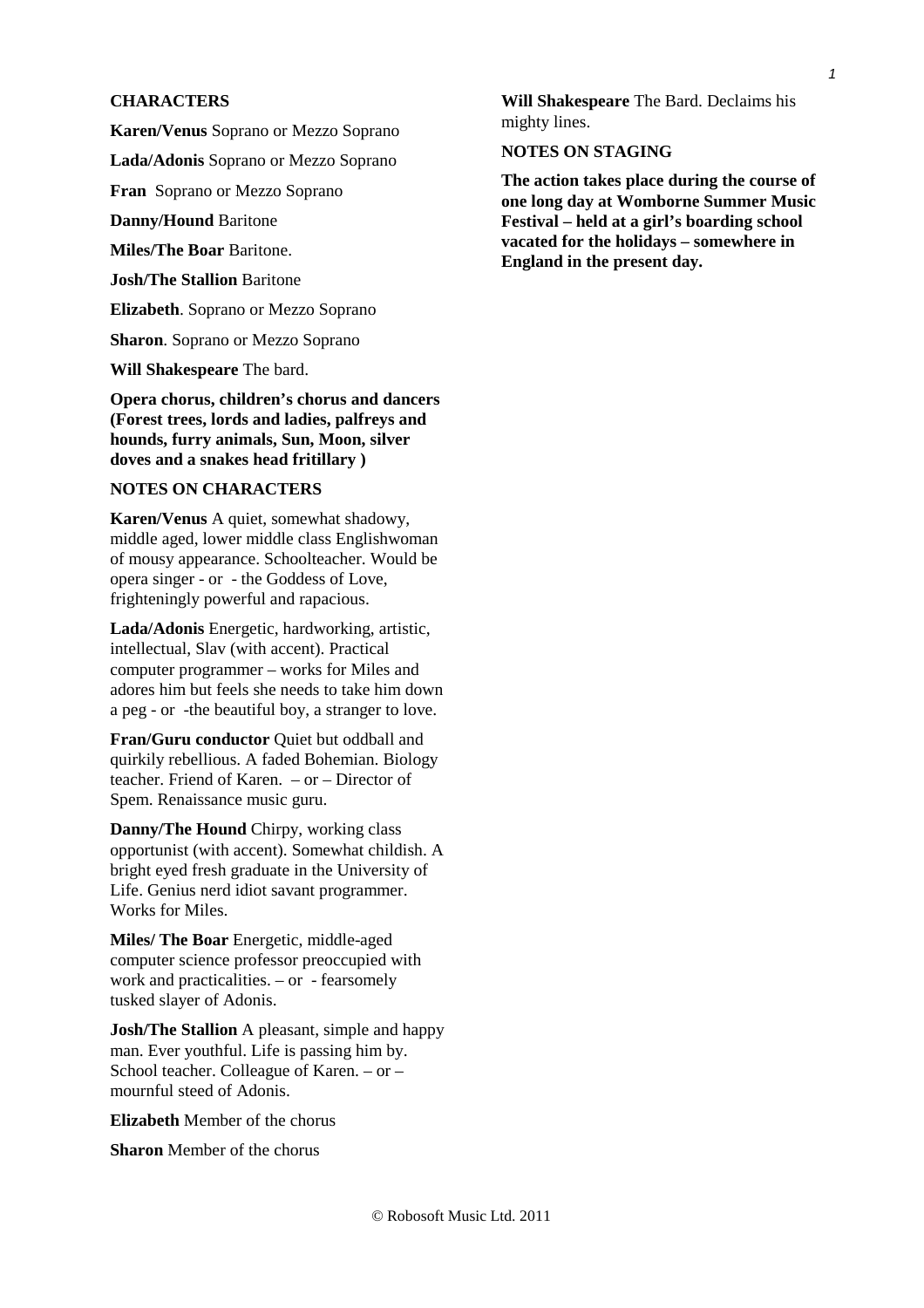## **ORCHESTRA**

**2 Flutes** 

**1 Oboe** 

- **1 Bass Clarinet in B flat**
- **1 Tenor Saxophone in B flat**
- **2 Horns in F**
- **1 Trumpet in C**
- **2 Trombones**
- **1 Percussion Timpani, Marimba, Chimes, Triangle, Cymbals, Woodblock, Tam tam**

**1 Piano** 

**2 Cellos** 

**1 Double Bass.** 

**Total – 15 Players.** 

### **COMPOSER'S NOTES**

**Singer's staves -** *bel canto* singing (normal noteheads); *Sprechstimme* Style A (triangle noteheads) - declamatory sung speech with shortened vowels and lengthened consonants, pitches maintained; Style B (diamond noteheads) - more speechlike than A, much expression (growls, croaks, squeals), pitches only approximate with much portamento; Style C (cross noteheads) - pure speech - poetry reading - pitches natural (not notated), but rhythm approximately as per notes.

**String staves** - generally on the string with much vibrato.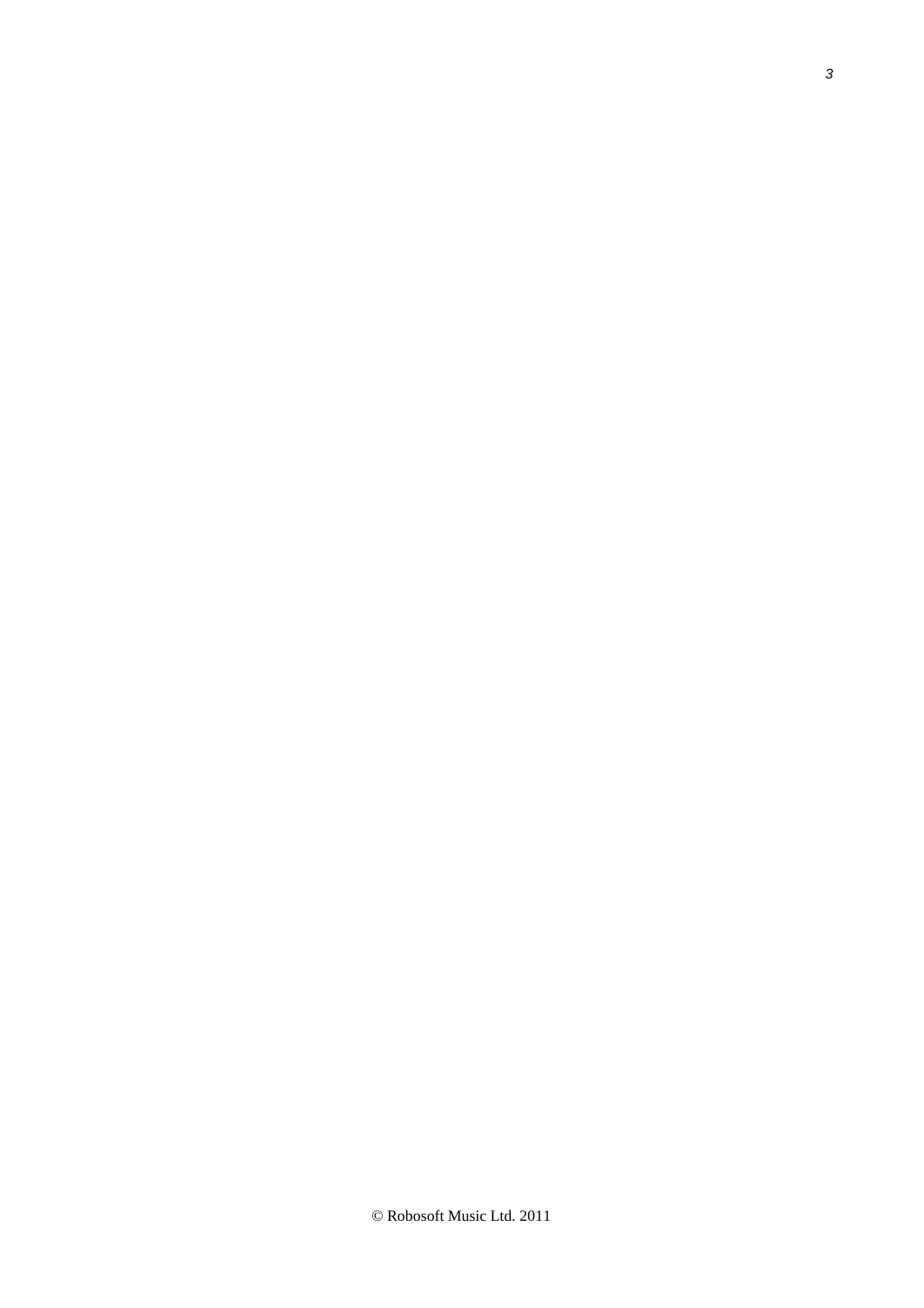# **OVERTURE**

### Overture:

\*\*\*\*\*\*\*\*\*\*\*\*\*\* ACT 1 \*\*\*\*\*\*\*\*\*\*\*\*\*\*\*\*

# **SCENE 1**

*(curtain opens on the stage at Womborne Summer Music Festival – in the morning at the end of the first rehearsal run through of the Tallis opera. Cast are half in costume especially forest trees, Miles, Josh and Karen half in civvies. Big sign announces 'Venus and Adonis - a Ballet Masque- Final Act')* 

# No. 1 Venus and Adonis last part of Third Movement):

 *(Venus is arising from sleep, Guru and Hound on stage and chorus as forest trees.)* 

**Guru, Hound** Anon she hears them chant it lustily,

And all in haste she coasteth to the cry.

*(exit Venus)* 

As falcons to the lure away she flies;

The grass stoops not she treads on it so light;

*(Hunting party dance entry - The Boar in the lead - until The Boar turns on the hunters - they flee but Adonis is slain and dies front centre)* 

And in her haste unfortunately spies

The foul boar's conquest on her fair delight;

Which seen, her eyes, as murd'red with the view,

Like stars asham'd of day, themselves withdrew;

Or as the snail, whose tender horns being hurt,

Shrinks backward in his shelly cave with pain,

And there, all smoth'red up, in shade doth sit,

Long after fearing to creep forth again;

So at his bloody view her eyes are fled

Into the deep dark cabins of her head.

**Venus** 'Alas poor world, what treasure had thou lost!

What face remains alive that's worth the viewing?

Whose tongue is music now? What can'st thou boast

Of things long since, or any thing ensuing?

The flowers are sweet, their colours fresh and trim;

But true beauty liv'd and died with him.

**Chorus** With this, she falleth in the place she stood,

And stains her face with his congealed blood.

By this, the boy that by her side lay kill'd

Was melted like a vapour from her sight, And in his blodd that on the ground lay spill'd

A purple flower sprang up, check'red with white,

*(A dancer dressed as a purple flower - snakes head fritillary - appears alongside the dead Adonis)* 

**Venus** 'There shall not be one minute in an hour

Wherein I will not kiss my sweet love's flow'r.'

**Chorus** Thus weary of the world, away she hies,

*(Venus exits in her chariot drawn by dancers as silver doves)* 

And yokes her silver doves; by whose swift aid

Their mistress mounted, through the empty skies

In her light chariot swiftly is convey'd,

**Guru** Holding their course to Paphos, where their queen

means to immure herself, and not be seen.

### *(quick bows)*

*(Claps from the chorus in the bows - everybody beaks up and chats in groups - Fran has been directing as well as taking a chorus role interrupts with a few words)* 

### **Fran**

Thank you everyone. That was just about acceptable as a rousing finale to Mr. Tallis's opera. - though I think someone may have been feeding Miles' computer mouse a bit too much cheese - the ladies worked hard - thank you ladies - in the hunting dance, but the men need a bit more spring. Try harder chaps. May I remind you there are a mere 10 hours left to the performance. Look at the energy the silver doves put in to it. Adonis - please lie still when you're dead dear - the snake's head fritillary girl is the one who's supposed to do the dancing you're upstaging her something rotten with your twitching legs. Karen darling - you timed Venus's exit very nicely (*Karen nods her thanks)*.

Miles, do you want to say anything?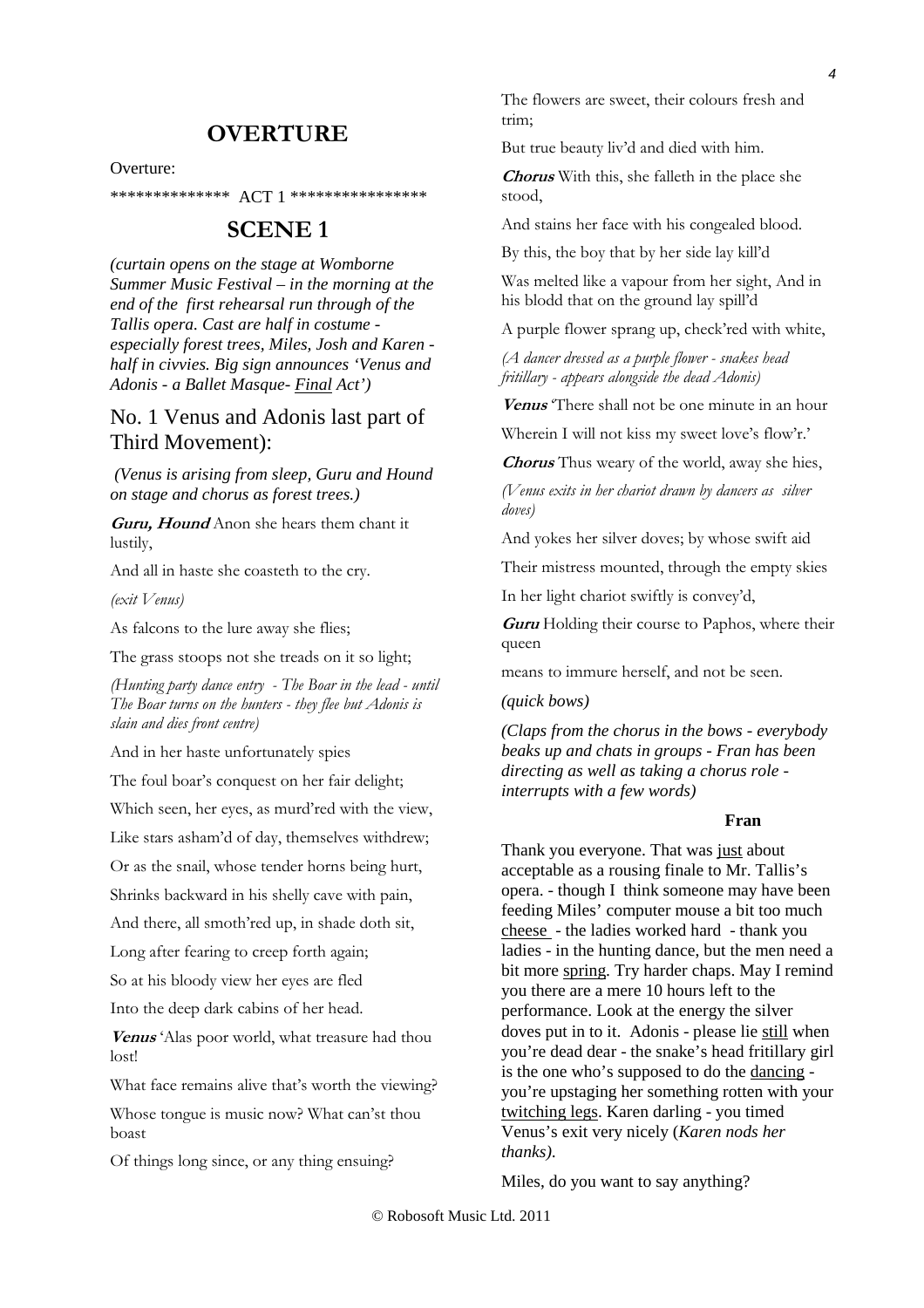### **Miles**

*(costumed as the Boar)* 

Thanks very much chaps. It was hard work uncovering this music - my computer had to work overtime trawling the little nooks and cobwebs of the internet - but I'm happy that all this work we did is justified and Thomas Tallis's wonderful opera ballet masque 'Venus and Adonis' can see the light of day again after 400 years of oblivion.

*(Karen gives Miles a hug - A few more claps from the chorus - Miles and Karen exit curtains close with a few front of curtain and others come front)* 

### **Lada**

Fran can we have another run through? I'm still having trouble with the idea of being a beautiful boy seduced by Venus. I can't get used to it.

#### **Fran**

Keep trying my love. This is a modern version. You are beautiful - you're just not a boy. Relax. Think gin and tonic. You'll get there. We've got to do some auditions for our new recruit as The Hound replacement - this is Danny - he's a tenor *(enthusiasm from all).* 

### **Sharon**

Don't be too hard on him Fran!

*(chorus breaks up into groups that laugh and chat - Danny follows Miles behind curtain upstage and sings scales and arpeggios pitched by Miles''s hum over chat and following dialogue)* 

### **Sharon** *(aside*

### *to Fran)*

I see Josh is still wandering about alone - on the loose.

### **Fran**

I'm working on it. If I rush him he'll run a mile.

### **Sharon**

A sort of spooky horse *(Josh is in costume as the Stallion)* 

#### **Fran**

Exactly. And if I close in too quickly he'll jump off over the nearest five barred gate and head for the hills.

### **Sharon**

Gently does it. You'll soon have a saddle and bridle on him!

### **Fran**

He really is a lovely guy. We shouldn't joke. *(to Josh)* Come here Trigger! *(she grabs Josh's arm and exits with him)* 

**Lada** *(aside to* 

### *Elizabeth)*

What do you think of crazy opera by Miles? Do you think revered critics and our respected audience will like?

# **Elizabeth**

I don't see why not. It should be a good laugh.

#### **Lada**

Oh it will be good laugh for sure. But will it be great musical event?

### **Elizabeth**

Oh that too I'm sure... Now I'm suspicious. That bit we've just sung is the first time I've ever seen a Renaissance piece in 5 flats. What do you know that I don't? It is a real piece of music isn't it? Actually by Thomas Tallis - the guy that wrote the 40 part motet - what's it called - Spem in something?

### **Lada**

Oh it's real all right. Spem in Alium. Spem is hope in Latin. Spem in Alium. Hope in another or sperm and onions *(beat)* Latin teacher joke. It looks good to me - what I've seen. As far as music goes you have to remember that our computer edition is of fancy six part Court version - it's just a question of removing some of inevitable entropy.

### **Elizabeth**

Inevitable what?

### **Lada**

Entropy darling – inevitable increase in disorder among molecules that will in due course result in heat death of Universe – things fall apart – *(patiently)* the reason you can't put Humpty Dumpty back together again is because he is broken egg and time's arrow flies one way – *(more patiently)* - it's what happens to the contents of your handbag even though you pack it up so carefully *(still bafflement – but interrupted…)*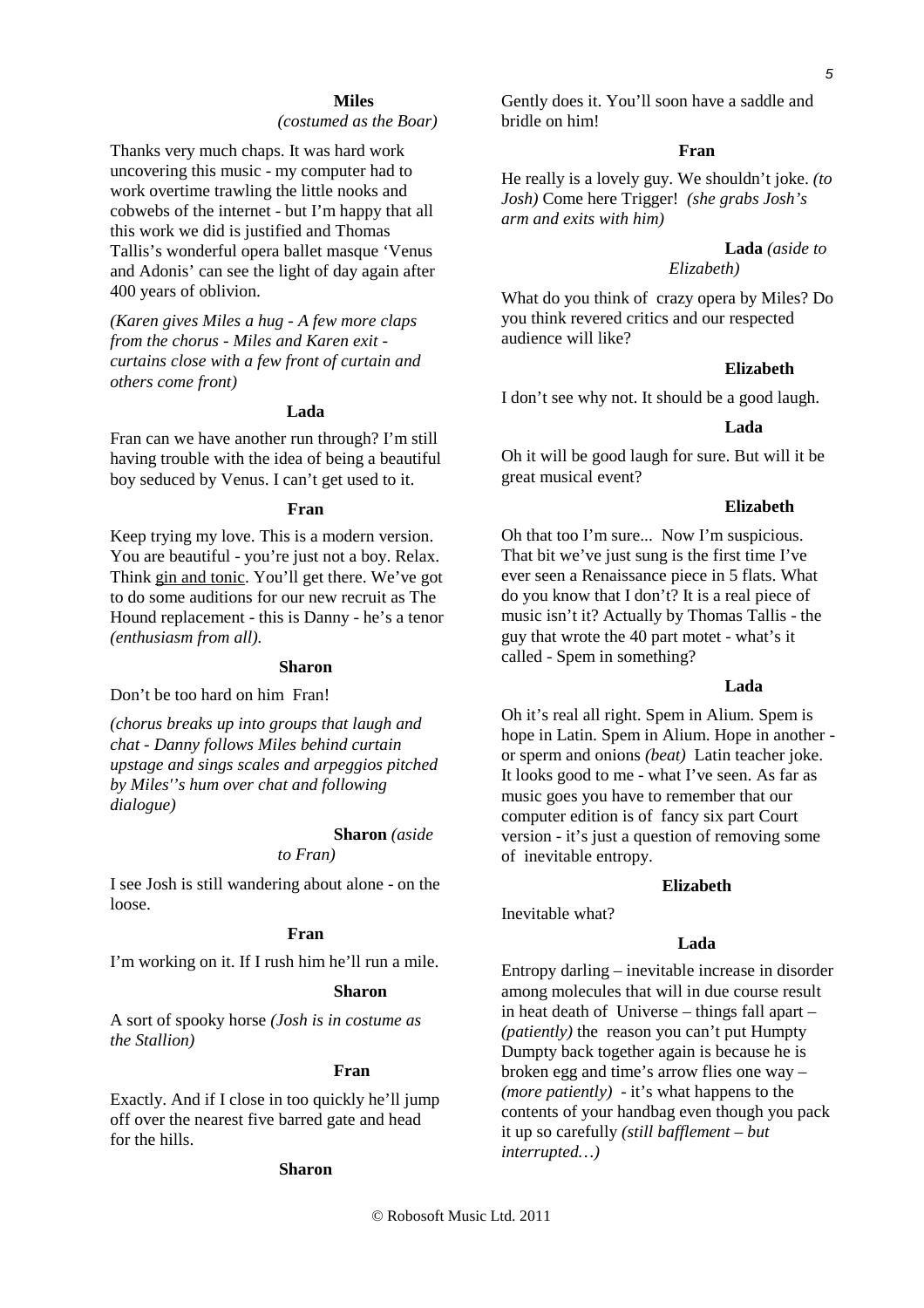# **Miles** *(comes through - to all)*

Excuse me! Thank you ! I'm happy to say that Danny has made it. We have a new Hound *(enthusiasm from all)* . Take a break now. See you all after coffee.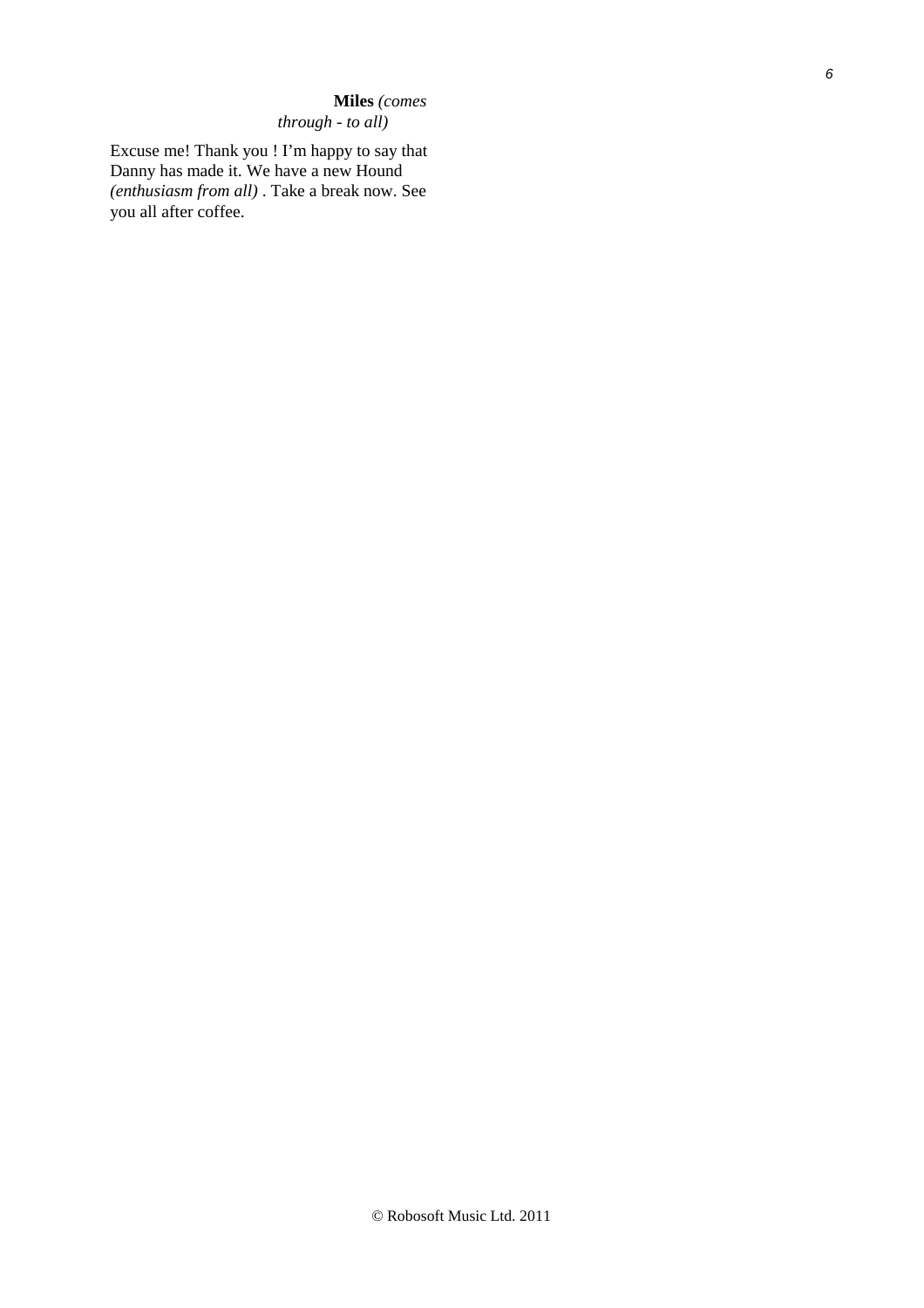# **SCENE 2**

*(curtain opens on Karen's accommodation during coffee break. Karen and Fran are sitting with a percolator and a box of chocolates.)* 

### **Fran**

Your coffee is miles better than that stuff they serve at break – well – how's your love life today? It seems to be going from bad to worse. I hope you're not going to let it spoil the group. Miles is a jolly good group leader, whatever kind of male chauvinist he is.

### **Karen**

He's not a male chauvinist. *(exits)* 

### **Fran**

What exactly was it that he said to you about children? *(to Karen offstage)* There is a problem with Miles though isn't there? You've had that long suffering look for the last couple of weeks.

### **Karen** *(from offstage)*

I haven't had a chance to tell you about it.

### **Fran**

What?

### **Karen** *(enters)*

I haven't had a chance to tell you about it yet. *(pause)* I hate to say it but you were right. He wants to perpetuate the bloody species - using my long suffering body.

### **Fran**

Ouch!

### **Karen**

Yes ouch, bloody, sodding ouch!

### **Fran**

I'm sorry.

# **Karen**

I've told him I'm not interested in all that stuff. He knows full well that I want a career and time for myself now that Tom and Jenny have finally flown the sodding nest.

# **Fran**

But it makes no difference.

*(pause* 

### **Karen**

He wants to have children.

# **Fran**

Well he hasn't got any. What's wrong with that? I thought he looked like turning in to an old bachelor.

### **Karen**

You know my views on children. I've done my bit for world population. Jenny and Tom are grown up and gone.

## **Fran**

Flown the sodding nest was how you put it.

### **Karen**

Precisely. And now I've got some time for myself. I can't face all that again. I want to live my own life. There's so much I want to do.

### **Fran**

Like be an opera star.

### **Karen**

Like be an opera singer in whatever capacity I can.

### **Fran**

You're not too old for it.

# **Karen**

Thank you darling ... Oh you mean for children. Not yet. I'm sure I could produce if I didn't take care not to.

### **Fran**

Why can't Miles accept that? If he loves you he'll take you as you are.

# **Karen**

He's got this thing about reproduction – he says his selfish genes are driving him to reproduce. He says its not a conscious thing. But that he knows he'll never be happy if he doesn't.

### **Fran**

The selfish gene thing is real you know… He's left it a bit late if he feels like that.

### **Karen**

He says he's only felt it now that he is getting older.

#### **Fran**

He is serious isn't he?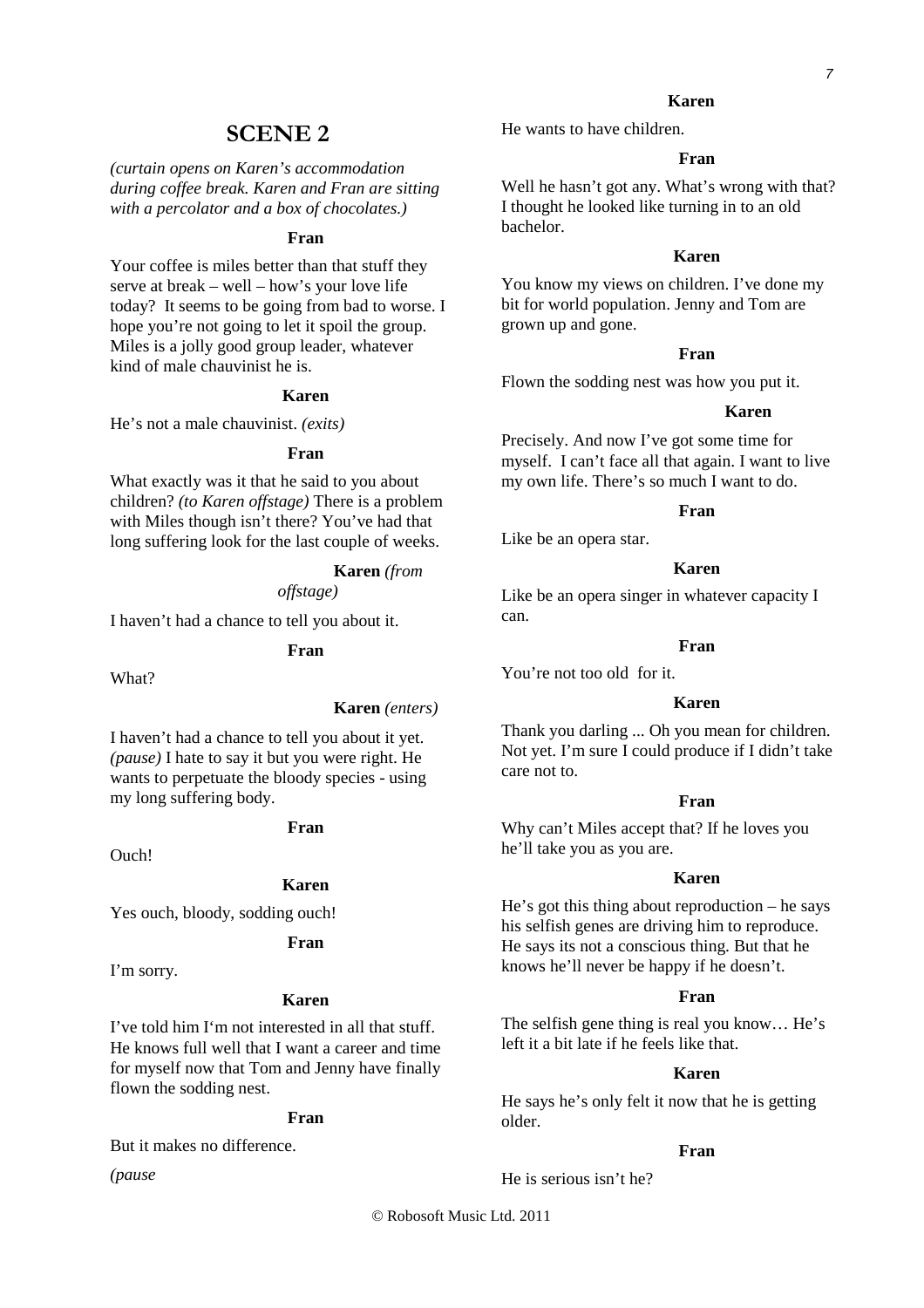## **Karen**

He loves me and I love him and he is going to spoil it all for some stupid idea. I really love him you know.

*(pause)* 

### **Fran**

I can understand how he might be feeling. Not because I feel that way myself but because that is the way biology works.

# **Karen**

And of course you would know being a biology teacher.

### **Fran**  *(sarcastically)*

The neural hard wiring of the brain is not on the GCSE syllabus, as a matter of fact. But it does happen to be something I have studied. If human male brains weren't geared to reproduction they wouldn't have reproduced and they wouldn't be here.

### **Karen**

Sex with Miles is fine. His brain is geared to that all right. Isn't that all a male needs? The reproduction's a consequence of sex, isn't it, not of wanting children?

# **No. 2 Recit (Fran, Karen): It's all very subtle**

**Fran** It's all very subtle.

Nobody knows.

But in this humble Darwinian's humble opinion there must be a powerful effect-

a powerful behavioural effect-

from an extended sexual partnership with no children coming along.

Heed this wicked witch's warning.

After a couple of years the male will tend to move on.

How long have you been going with him?

**Karen** Two. Two years.

We were hoping to get married this year.......

I don't believe any of this Darwinian behavioural nonsense.

To hell with Biology!

# **Arioso (Fran): I can take you to hell with biology!**

**Fran** I can take you to hell with biology! Dante's Inferno is like a kiddy's playground Compared to the real world of the selfish gene; Really red in tooth and claw. The gene's claws have a long, long reach. They reach out To change the behaviour Of we poor creatures And mock our free will. Sit still my dear and I'll tell you a story Of a species of snail That normally loves to live in the dark At the bottom of the bush, Where it is safe.

That is the snail's wish,

But the parasitic fluke

Leucocloridium

That infects the snail

Has other ideas.

# **Aria (Fran): The Creepy Snail**

I'll tell you a tale of a creepy snail Whose will was no longer his own He resisted in vain And became quite insane When the fluke got into his horn.

The creepy snail climbs to the top of the twig The topmost twig of the branch For that is where the light Is strong and bright

His normal negative phototaxis has been replaced by positive light seeking

As he climbs, his horns, His precious horns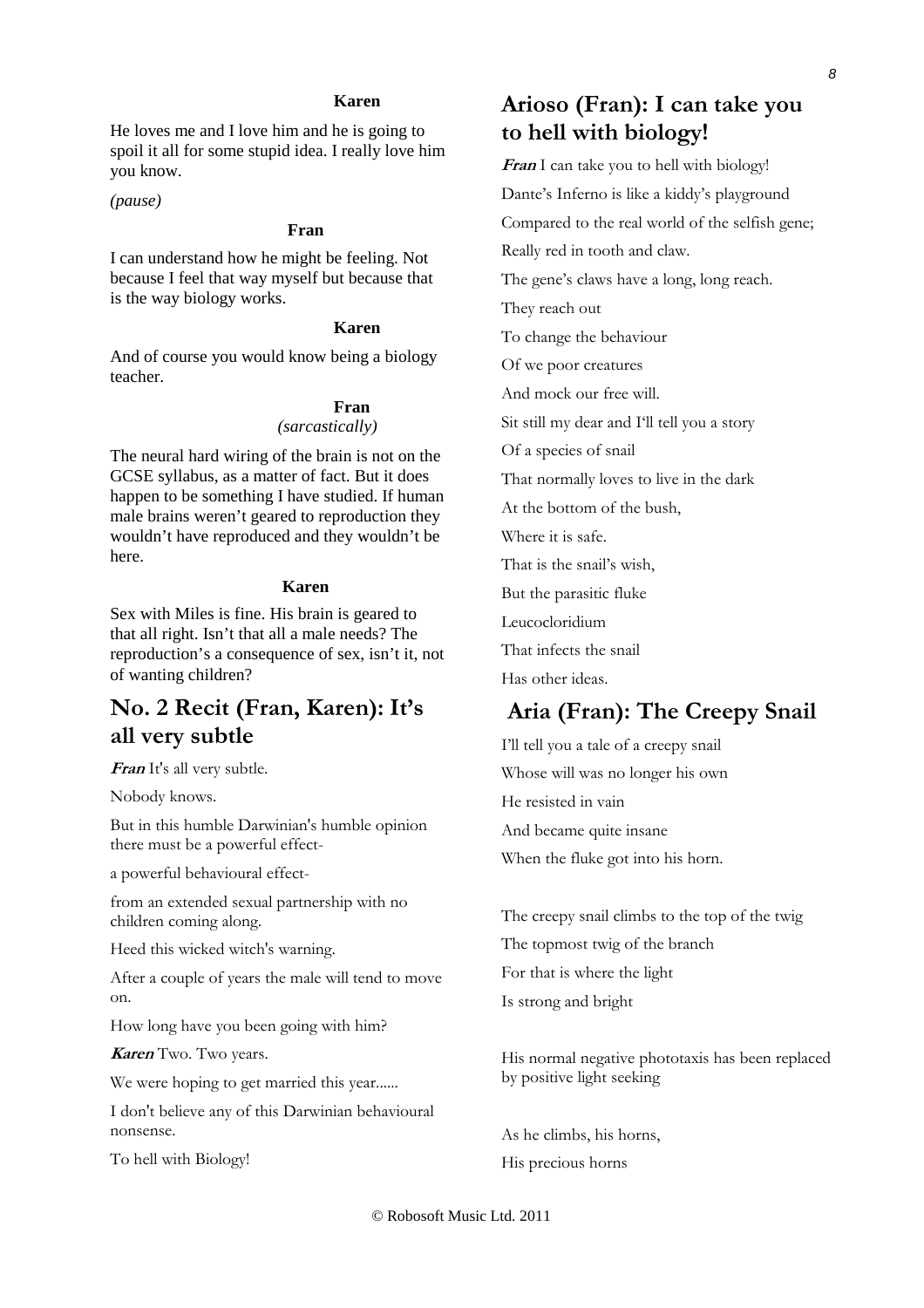With his eyes on top Pulsate and throb, pulsate and throb.

'Tis the fluke my dear Leucocloridium, Leucocloridium

Moiling and toiling inside the horn

Inevitably

A bird will see

Will bite off the horns

Will set the fluke free

To live its next stage

Inside the bird

And live out its destiny

Poor Miles is in thrall to his genes my dear. You'll just have to accept it.

Listen Fran the others are starting to come back

You should go off now and get your costume

We've a long day of rehearsals ahead of us.

*(Blackout and very brief curtain close -15 seconds- and open - no music)* 

# **SCENE 3**

*(Curtain opens on Danny's accommodation with computer link- after lunch – before afternoon chorus rehearsal. Danny and Lada are talking to the computer via a link on his desk. He is wearing a head set.)* 

# **Danny** *(to*

*himself***)** 

Try the usual password hack dummy… try ebcdic dummy they're military…ah thank you. *(to Lada)* We're through ..*(to himself)* OK report on Tallis search…great, great…what?.. Shakespeare?… really?.. OK now set up hologram pattern tango alpha lima lima India hotel… *(Miles enters)* 

### **Miles**

How's it coming? I'd like to show the Tallis demo simulation to the group after the rehearsal

before tea. Karen wants us all there for tea in her room at four o'clock.

# **Lada**

Haven't you heard? No .. I suppose you'd be last one to know… Karen has decided she can't sing Venus and has pulled out of opera… So we have no Venus…*(pause)* She is in real tiz-woz. What did you do to upset her?

### **Miles**

What?.…*(can't work it out)* but she was ideal for the part.

# **Lada**

Of lust crazed sex goddess?

# **Miles**

No .. she has a beautiful voice...she must be upset because of what I said. *(trails off – pause pulls himself together –resolutely practical)* 

Talking of which... Lada - you have a beautiful voice - how would you like to try playing Venus?

### **Lada**

Oh you're such flattering person. I can't think if it's my beautiful voice or my act as lust crazed sex goddess. *(bump and grind)*

### **Miles**

Nonsense - you'd be ideal.

### **Danny**

Great. Hang on….. assume stasis. (takes off headset). We've come up positive - I've got a weird new lead.

# **Lada**

It'll go with your weird new head.

### **Danny**

Its only a haircut Lada. It'll soon grow again. Then you'll have to think of something else to say about me… whereas you will still be Lada, the butt of badly built Russian car jokes … *(observes another bump and grind)* with a dodgy suspension.

### **Lada**

Thanks for compliment o buggy one. That'll teach me to get my bra from Safeway.

### **Danny**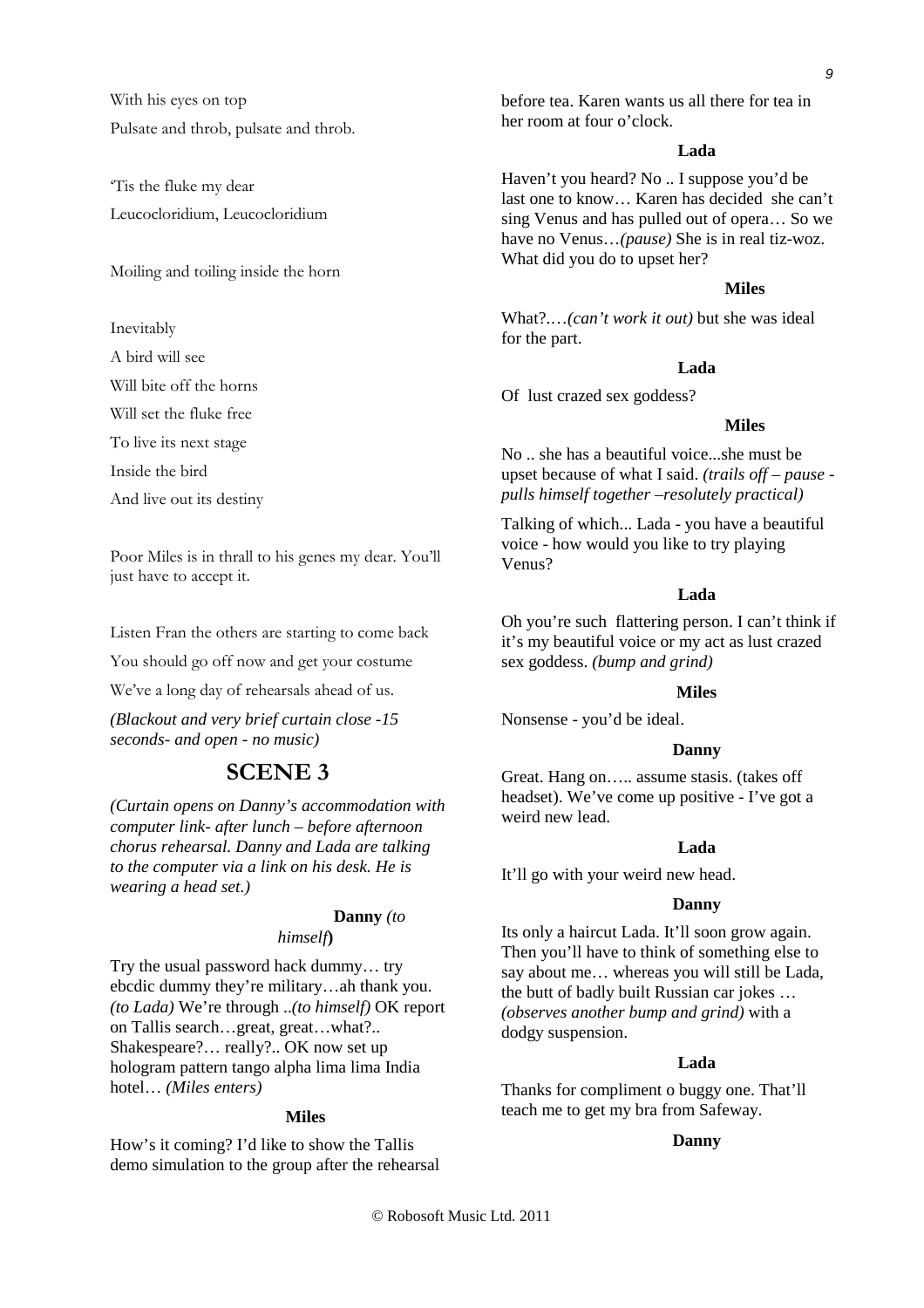The new material integrates with the stuff from the old German archives… look… the result is positive that Shakespeare wrote the libretto!

### **Lada**

What do old Germans know about Shakespeare?

### **Miles**

Nineteenth century German scholars went a bundle on Shakespeare. Are you sure? I thought we had established that Tallis took the title of Venus and Adonis for the opera from the poem.

### **Danny**

No its the other way round. Shakespeare actually wrote the opera first and then wrote the poem later. 1584… see - he went up to London as a young man of 22 with his new wife and kid. He needed a job. Tallis needed a libretto. You could say that Tallis started the whole thing off. Shakespeare was just a country schoolteacher in Stratford at the time…

### **Lada**

Wow this is great stuff. Have you put that in demo simulation?

### **Danny**

I'm working on it.

### **Miles**

Perhaps we ought to have the meeting here rather than in Karen's room. (*he exits)* 

### **Lada**

You are real fulfilled guy Danny. Computer software programming - fixing bugs all day. It's not natural but you love it.

### **Danny**

Yeah I love it! Reversing time's arrow by creating order out of chaos. Why isn't it natural?

### **Lada**

Because genes of human evolved on African plains - killing animals and finding nuts - not software bugs. Our logic brains have made computer software all by themselves with no help from genes and evolution.

#### **Danny**

Yeah I love it! Creating order out of chaos creating negentropy all day long… You sound like you've been talking to Fran - she tells you about genetic evolution and you tell her about computer software. *(beat)*Real girl talk. Wait till you see my demo. You'll think my logic brain's gone ballistic and created artificial intelligence!

### **Lada**

I don't think demo will replace us and make us extinct just yet.

### **Danny**

No. Not just yet.

*( Danny and Lada move in front of the closing curtain behind which scene changes while they sing, some dancers - 4 girls and 2 boys - in various V and A costumes- gradually join in with Danny and Lada as a backing group)* 

# **No. 3 Duet (Lada, Danny): Song of the Software men**

**Danny and Lada** We spend our day in fixing software bugs,

And when we fix them - we feel quite smug

Each time I fix a bug I find

Its one more small step for mankind

How smug of us!

We bring order out of chaos

We … pay us ..nay say us gainsay us way lay us

We like to see

**Negentropy** 

I love my logic brain

Lets sing our song again

*( they exit - curtain open immediately)*

# **SCENE 4**

*(Danny's room –tea time. Karen is making tea in the kitchen facility. Miles, Josh, Lada and Fran are talking.)* 

### **Josh**

I'm perfectly happy to book my holidays at Womborne Music festival and perfectly happy to spend time with this gang working on whatever music you give us Miles, but I'm still having trouble with the idea of an opera from 1584. I'm not entirely convinced.

### **Fran**

Let's run through one of Karen's Tallis anthems to get you in the mood of 1584.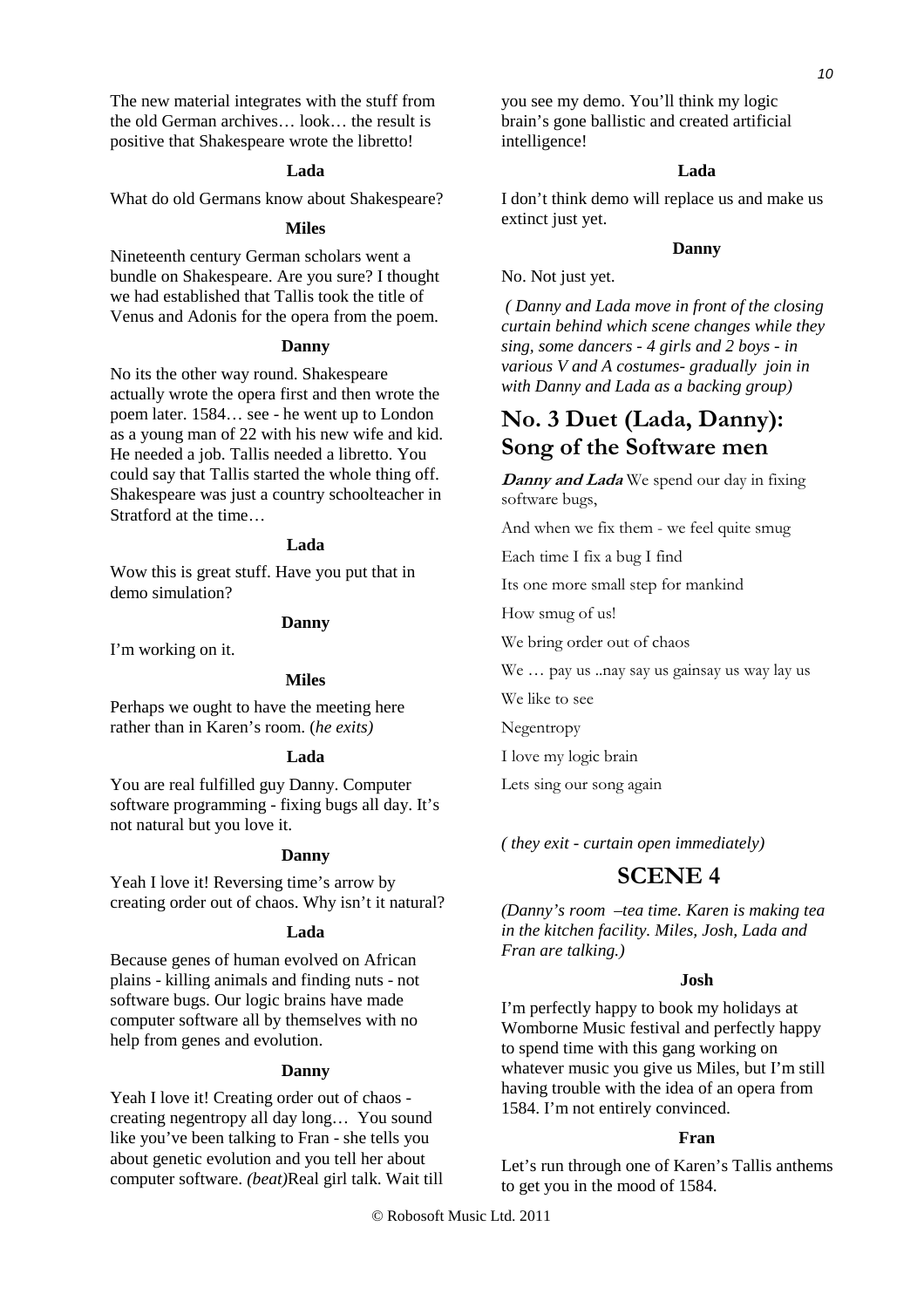# **Miles**

After the demo. Danny will be back in a minute. He's going to bring our computer equipment so we can hook up. I think you'll find what he has to show us most illuminating.

# **Lada**

Oh, its very illuminating. You might actually need your sunglasses.

# **Josh**

What?

What?

# **Miles**

It's a hologram. It does get a bit bright. We can't dim it down and keep the same information density.

### **Josh**

# **Miles**

We have an information density of 26 terabits per second. We need light wavelengths to carry that much information.

# **Josh**

I see.

### **Lada**

I doubt it, but you soon will. You can ask him first question.

### **Josh**

Who?

### **Lada**

Why William Shakespeare of course.

### **Fran**

Of course… Why not Thomas Tallis?

### **Miles**

We can't assemble the material from the time zone. Much of the Shakespeare stuff comes from 50 years later and that makes all the difference. Tallis speaks to us through his music but not otherwise. We'll just have to make do with Shakespeare.

### **Fran**

I'll try to manage. *(Karen enters with tea tray)*  Karen, apparently we are to meet Mr. Shakespeare this evening. But we'll just have to make do.

11

*(puzzled)*

I really do worry about you sometimes.

### **Fran**

Don't worry about me. Just give me a cup of tea.

### **Miles**

Well Karen. Are you coming or not? Just come and see this and then you can go and sulk in your corner.

### **Karen** *(pause)*

Yes. I'm coming. Pig face *(exits).* 

### **Fran**

You know that poor creature is nuts about you don't you?

### **Miles**

I know. I'm nuts about her too.

*(door knock)* 

### **Lada**

Talking of nuts that must be Danny. Let's see if he's got the stuff.

*(Danny enters with Lada giving him a hand with kit)* 

### **Miles**

Set it up Danny. We want to get to rehearsal on time. *(Danny sets up comlink)* OK what we're going to see is a scenario hologram. The computer has set it up based on information supplied. It is used as an interactive planning tool. The responses are probably a very accurate simulation of what the subject would actually do and say if here in person.

### **Lada**

Probably.

### **Miles**

Within the margin of experimental error and the inevitable entropy that has accrued over 400 years.

### **Lada**

And inevitable entropy that has accrued since Danny's last program bug.

### **Miles**

Yes.

### **Josh**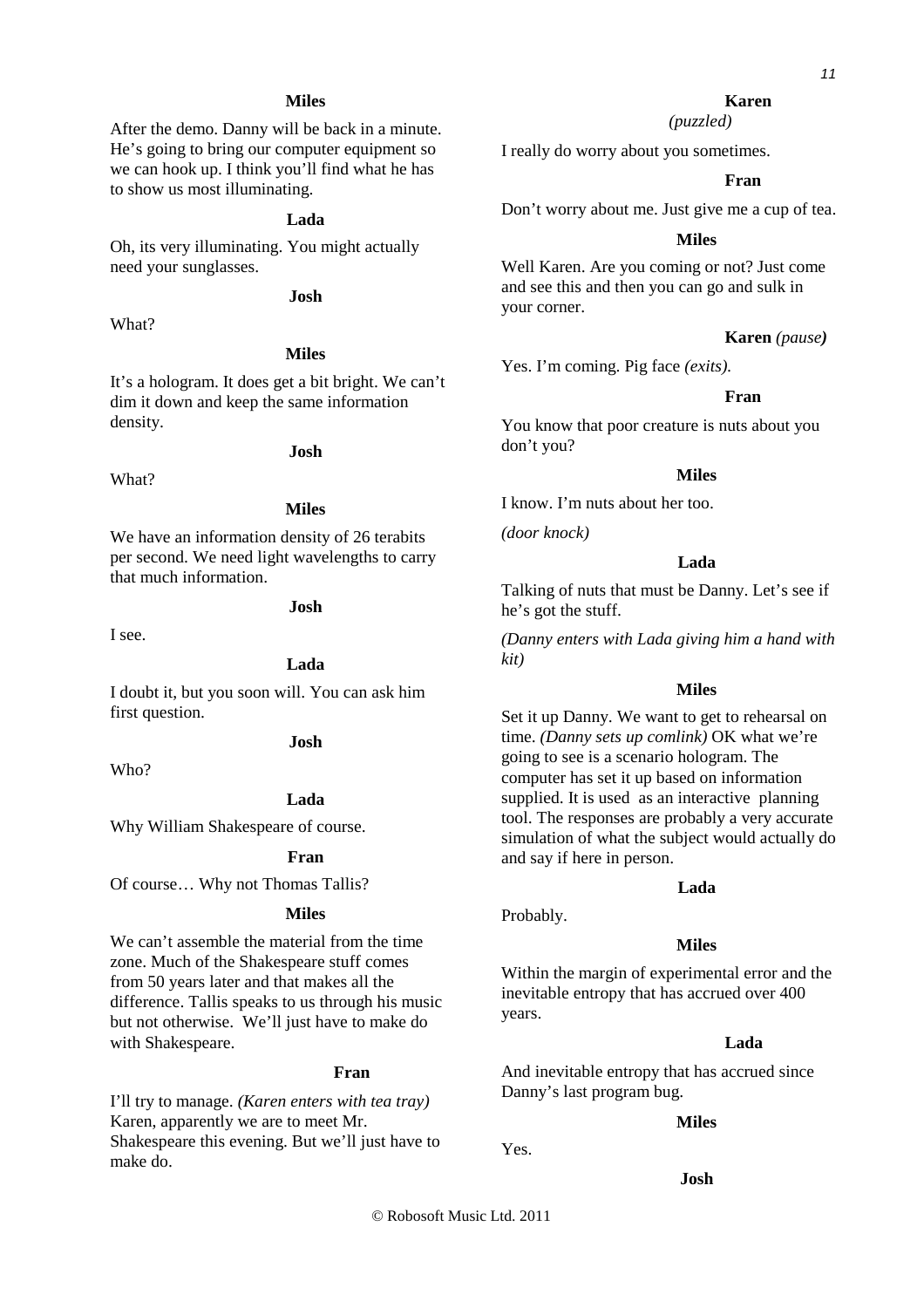Entropy? *(pause)* Why does it always have to be me? Do you know what entropy is Fran?

### **Fran**

Decrease in information due to the one way flow of time. Increase in randomness and disorder. What happens to my bedroom when I don't tidy it up for six weeks. *(beat).* Of course, when I do tidy it up I'm going against Nature introducing order into a disorderly universe with my logic brain. *(beat)*Now that's called negentropy - the opposite thing.

### **Josh**

I see.

# **Lada**

I doubt it, but you soon will if you hang around Fran much longer. Have you got first question ready?

#### **Miles** *(shouts)*

Come on Karen! *(Danny switches on – the hologram blazes forth and Shakespeare is revealed standing in the middle of it - Karen enters and is stunned – she and Fran give a little scream)* 

OK now who is first?

#### **Lada**

We said Josh could do it.

# **Josh**

What do I do?

### **Lada**

Just ask question.

*(pause)* 

### **Josh**

William Shakespeare I presume?

### **Shakespeare**

Invalid input.

### **Lada**

Just ask question. Only louder - imagine he is stupid foreigner.

**Josh** *(louder)* 

William Shakespeare I presume?

### **Shakespeare**

Well met by moonlight.

### **Lada**

Or at least laser light.

*(pause)* 

# **Josh** *(still loud)*

Who wrote your plays?

### **Shakespeare**

You do but jest.

I swear to you, youth, by the white hand of Rosalind, I am that he, that unfortunate he.

Not marble nor the gilded monuments

Of princes shall outlive this pow'rful rhyme;

But Will shall shine more bright in these contents than unswept stone, besmeared with sluttish time.

### **Lada**

We get the picture. Please summarise the plot of your libretto for the opera 'Venus and Adonis'

#### **Shakespeare**

*(lights flicker as the machine goes awry)* 

He that commends me to mine own content

Commends me to the thing I cannot get.

I to the world am like a drop of water…

That in the ocean seeks another drop,

Who, falling there to find his fellow forth,

Unseen, inquisitive, confounds himself,…

So I, to find a mother and a brother,

In quest of them,… unhappy,… lose myself. *(beat)* 

### **Lada**

There's still a few bugs in it.

 *(Fran, Miles and Josh enter in front of curtain for next number - in bits of costume, Karen enters separately in civvies and stands apart)*

# **No. 4a Sextet (Fran, Karen, Lada, Danny, Miles, Josh): If ye love me**

**All** If ye love me, keep my commandments and I will pray the Father, that He may bide with you for ever, even the spirit of truth.

*(curtain opens with no break in the music to reveal chorus in costume - principals exit for quick change)*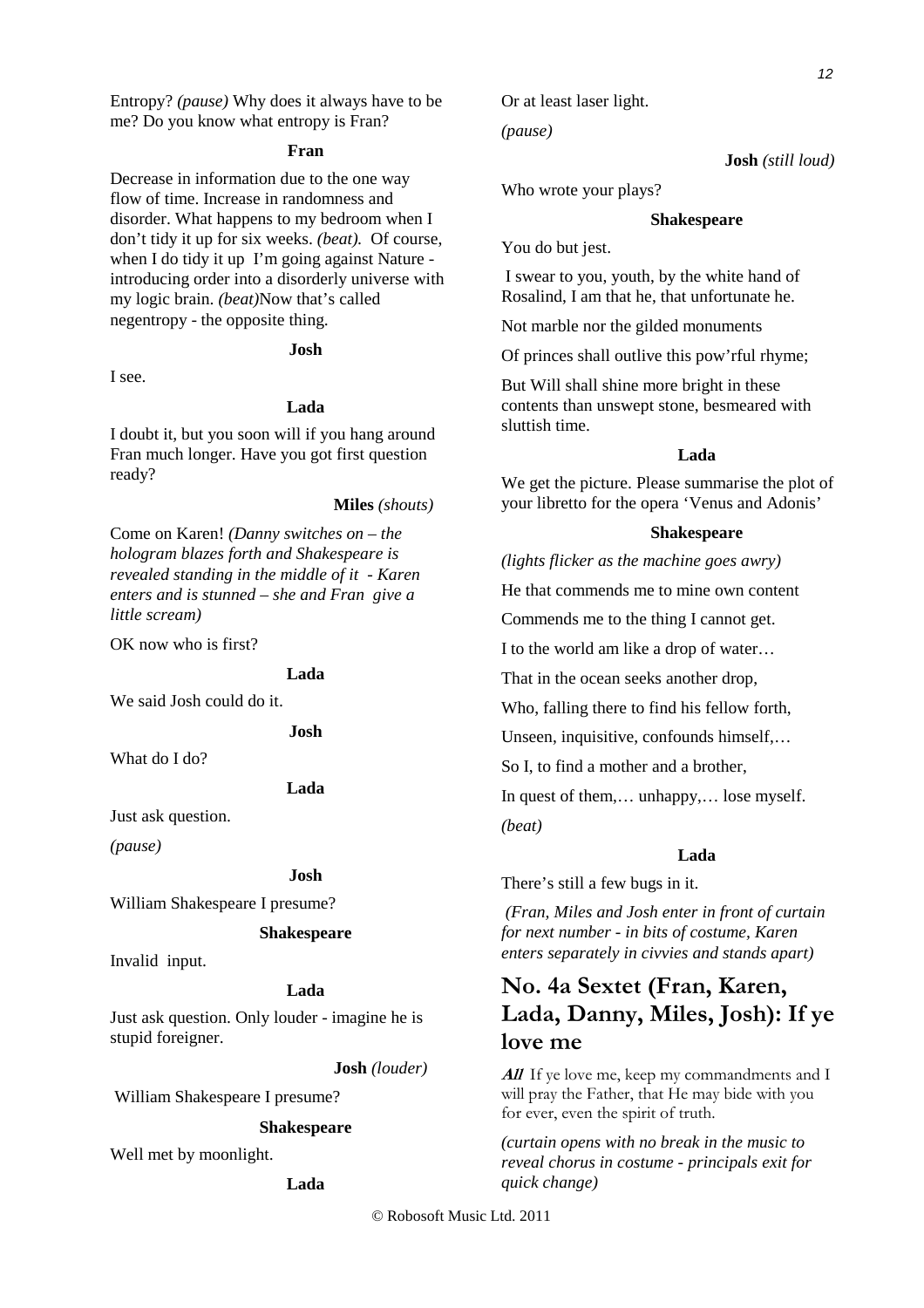# **SCENE 5**

*(Chorus rehearsal after tea. Members of the opera cast are set in groups for the opera scene facing the audience, Chorus are in costume for Venus and Adonis - exits are made for those that must enter later and for Karen -some children enter in costume in dance just before they sing and then exit. Karen is missing, Lada is struggling into a version of Venus's costume)* 

# **No. 4b Chorus: If ye love me**

**All** If ye love me, keep my commandments and I will pray the Father, that He may bide with you for ever, even the spirit of truth.

### **Fran**

There's still a few bugs in it but that was a nice warm up… 1584 mood music. Miles - are you sure your computer hasn't fiddled around with Tallis' music? All that 5/4 time? Never mind - I know the answer - within the margin of experimental error and inevitable entropy whatever that is when it's at home. Sharon please just concentrate - I'm sure you can sing the part of Venus just as well as Karen would have done and probably better. I can't abide people who pull out of commitments because of some silly personal problems. We all have them but we don't let them interfere.

### **Lada**

I am concentrating but please tell Richard if he makes any more car jokes I'll bite his leg.

### **Josh**

Car jokes?

### **Fran**

Poor Lada – she is always getting these car jokes.

### **Lada**

Ho ho ho Lada, I'd like to switch on your ignition: I wonder if you'd like to go for a spin Lada : how long is it since you had a good service Lada: what she needs is good decoke – ho, ho ho. *(beat)* 

### **Josh**

What's a decoke?

### **Lada**

Don't ask.

### **Fran**

Settle down - settle down! Let's just run it again. Danny please try to get your act together. You're supposed to be a fierce proud hunting hound - not a bloody poodle. Elizabeth you're supposed to be a palfrey - that's a riding horse not a rocking horse.

### **Danny**

I don't know how to be a hound.

### **Sharon**

You gave a pretty good imitation in the pub last night.

### **Janet**

Show him Sharon. *(business and brief hubbub)*. All right! All right! Take your places for the entrance. *(most exit)* Settle down. From the entry of the hunting party.

# **No. 5 Act 1 Finale Chorus 'Venus and Adonis – First Movement**

*(Big sign announces 'Venus and Adonis - a Ballet Masque- First Act' Dress rehearsal – Lada in makeshift costume as Venus, some chorus still in civvies . Children's chorus and dancers dance in as furry animals, followed by dance entrance of hunting party, with Adonis in the centre, riding the Stallion, Sun takes leave of Morn/Moon)* 

**Chorus** Even as the sun with purple-colour'd face

Had ta'en his last leave of the weeping morn,

Rose-cheeked Adonis hied him to the chase;

Hunting he loved, but love he laughed to scorn.

*(Adonis is wooed by a lady - children's chorus dance round the lady as Adonis rejects her)* 

ha, ha ha, ha

 *(Venus enters)* 

Sick-thoughted Venus makes amain unto him,

And like a bold-fac'd suitor gins to woo him.

**Venus** 'Thrice fairer than myself,'

**Chorus** thus she began,

**Venus** 'The field's chief flower, sweet above compare,

Stain to all nymphs, more lovely than a man'

'Vouchsafe, thou wonder, to alight thy steed,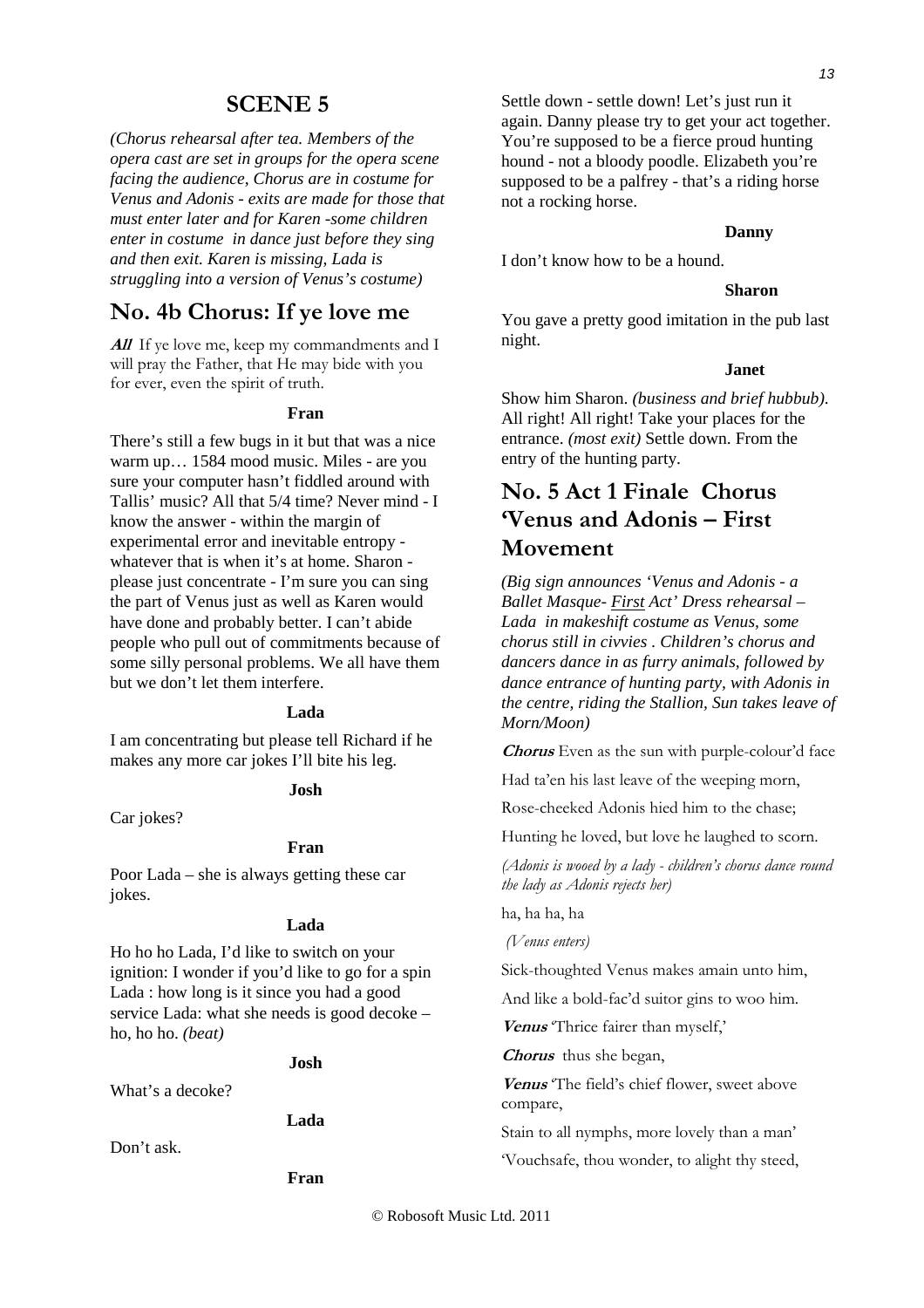And rein his proud head to the saddle-bow;

If thou wilt deign this favour, for thy meed

A thousand honey secrets shalt thou know.

Here come and sit, where never serpent hisses,

And, being set, I'll smother thee with kisses.

**Chorus** Being so enrag'd, desire doth lend her force

Courageously to pluck him from his horse

*(Venus plucks up Adonis and ties up the Stallion business - Lada initially gentle then very vigorous - Janet darts about trying to fix it)* 

**Children's Chorus** Over one arm the lusty courser's rein,

Under her other was the tender boy,

**Chorus** Who blush'd and pouted in a dull disdain,

With leaden appetite, unapt to toy;

She red and hot as coals of glowing fire,

He red for shame, but frosty in desire.

**The Stallion** The studded bridle on a ragged bough

Nimbly she fastens - O how quick is love!

The steed is stalled up, and even now

To tie the rider she begins to prove:

Backward she push'd him, as she would be thrust,

And govern'd him in strength, though not in lust

*(Venus rocks Adonis back and forth and ties him up)*

**Children's Chorus** Look how a bird lies tangled in a net,

*(Lada enjoys Fran's being tied up to tickle her - Fran is annoyed)* 

**Chorus** So fastened in her arms Adonis lies;

Pure shame and awed resistance made him fret,

Which bred more beauty in his angry eyes.

*(all are moving and freeze on music cue –swift fadeout of lights to black except for spot on Fran's indignant face and Lada's grin. Quick curtain in silence)* 

\*\*\*\*\*\*\*\*\*\*\*\*\*\* INTERVAL \*\*\*\*\*\*\*\*\*\*\*\*\*\*\*\*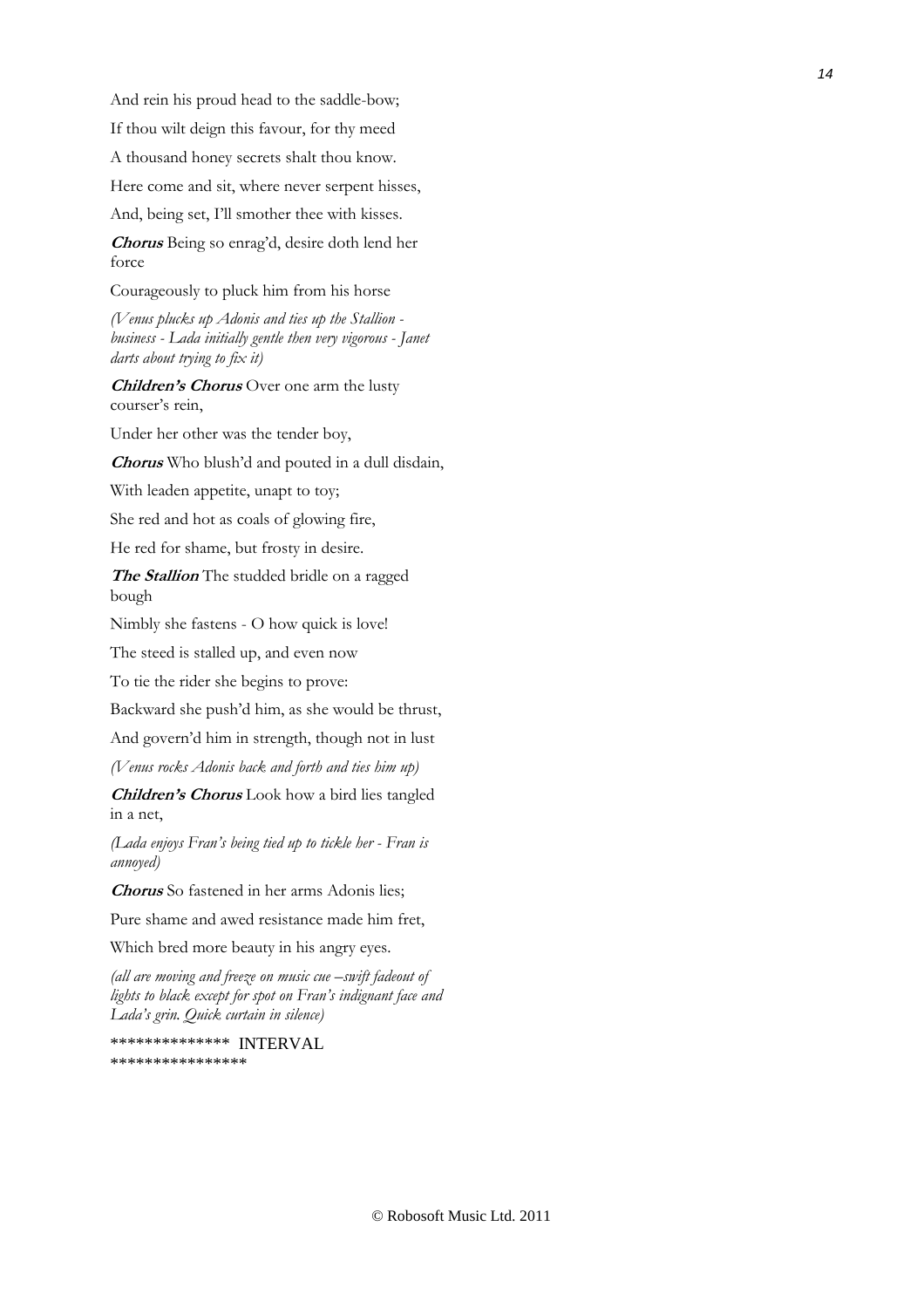# ACT 2

# SCENE 1

*(curtain opens on stage - this time it is a dress rehearsal in full costume with glitzy stage set, Karen as Venus, Lada as Moon Big sign announces 'Venus and Adonis - a Ballet Masque- Second Act')* 

# **No. 1 Chorus – 'Venus and Adonis' – Second Movement**

Venus <sup>'</sup>O, pity,' - 'flint-hearted boy! Tis but a kiss I beg; why art thou coy?' **Chorus** Never did passenger in summer's heat More thirst for drink than she for this good turn: Her help she sees, but help she cannot get; She bathes in water, but her fire must burn. **Venus** 'I have been wooed, as I entreat thee now, Even by the stern and direful god of war, Whose sinewy neck in battle ne'er did bow, Who conquers where he comes in every jar; Yet hath he been my captive and my slave, And begg'd for that which thou unask'd shall have.

Over my altars hath he hung his lance, His batter'd shield his uncontrolled crest, And for my sake hath learn'd to sport and dance, To toy, to wanton, dally, smile and jest, Scorning his churlish drum and ensign red, Making my arms his field , his tent my bed. Thus he that overrul'd I overswayed Leading him prisoner in a red-rose chain; Adonis **Fair queen'**, - 'if any love you owe me, Measure my strangeness with my unripe years; Before I know myself, seek not to know me; No fisher but the ungrown fry forbears. The mellow plum doth fall, the green sticks fast, Or being early pluck'd is sour to taste.' 'Look, the world's comforter, with weary gait, His day's hot task hath ended in the west;

*(exit Sun, enter Moon, change lights)* 

Chorus The owl, night's herald, shrieks; 'tis very late;

The sheep are gone to fold, birds to their nest;

**Children's Chorus** And coal-black clouds that shadow heaven's light

Do summon us to part and bid good night.'

**Adonis** 'Now let me say "good night" and so say you;

If you will say so you shall have a kiss.'

**Venus** 'Good night' **Chorus** quoth she; and, ere he says **Adonis** 'adieu',

**Chorus** The honey fee of parting tend'red is:

Her arms do lend his neck a sweet embrace;

Incorporate they seem; face grows to face.

He with her plenty press'd, she faint with dearth,

Their lips together glued, fall to the earth.

And having felt the sweetness of the spoil,

With blindfold fury she begins to forage;

Her face doth reek and smoke, her blood doth boil,

And careless lust stirs up a desperate courage; He now obeys and no more resisteth,

*(masked by the chorus Venus has her way with Adonis)* 

While she takes all she can, not all she listeth.

Were beauty under twenty locks kept fast,

Yet love breaks through and picks them all at last.

For pity she can now no more detain him;

The poor fool prays her that he may depart.

She is resolv'd no longer to restrain him;

Bids him farewell, and look well to her heart,

The which , by Cupid's bow she doth protest, He carries thence incaged in his breast.

**Venus** 'Tell me , love's master, shall we meet tomorrow?

Say, shall we? shall we? wilt thou make the match?'

**Chorus** He tells her no; tomorrow he intends To hunt the boar with certain of his friends.

**Venus** 'The boar!',

O, be advis'd! Thou knowst not what it is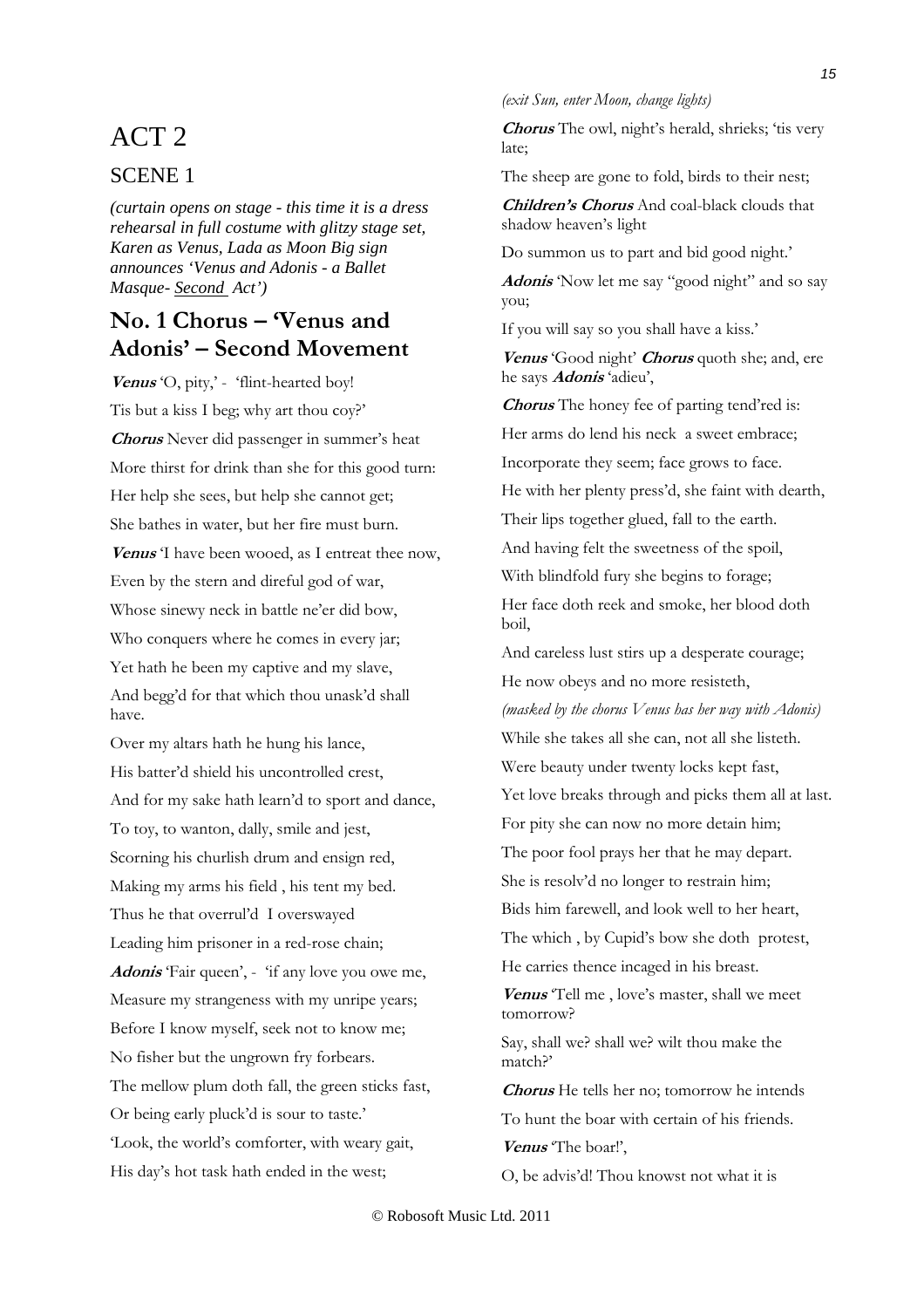With javelin's point a churlish swine to gore,

Whose tushes never sheathed he whetteth still,

Like to a mortal butcher bent to kill.

*(enter Boar- unseen by Venus and Adonis)* 

**The Boar** 'On his bow-back he hath a battle set

Of bristly pikes that ever threat his foes;

His eyes like glow-worms shine when he doth fret;

His snout digs sepulchres where'er he goes;

Being mov'd, he strikes what'er is in his way, And whom he strikes his cruel tushes slay.

I prophesy thy death, my living sorrow,

If thou encounter with the boar tomorrow.'

**Adonis** Love comforteth like sunshine after rain,

But Lust's effect is tempest after sun

Love's gentle spring doth always fresh remain;

Lust's winter comes ere summer half be done.

Love surfeits not: lust like a glutton dies.

Love is all truth; lust full of forged lies.'

*(Adonis struggles and breaks free and exits - Venus )* 

**Chorus** With this he breaketh from the sweet embrace

Of those fair arms which bound him to her breast,

And homeward through the dark laund runs apace;

Leaves Love upon her back, deeply distress'd.

Look how a bright star shooteth from the sky,

So glides he in the night from Venus' eye.

*(Curtain)* 

## SCENE 2

*(The stage at Womborne Summer Music Festival. It is the last session of the afternoon before the opera performance. The cast are in the middle of a rehearsal break, Miles and Fran sitting together downstage, Lada and Josh are sitting on the floor relaxing and stretching. Karen and Danny are standing backstage. The mood is sombre.)* 

# **Miles** *(to*

# *Fran.)*

I've done my best. It seems that my best just isn't bloody good enough. I'm sorry but it looks as though it's going to be a cock up of Brobdignagian proportions.

### **Fran**

Brobdignagian. I suppose that means big.

#### **Miles**

Absolutely. Vast, monumental.

### **Fran**

Monstrous, gigantic.

### **Lada** *(adds*

*from other side of room)*

Bonecrushingly brontosaurian.

*(pause)* 

#### **Josh** *(wanders*

*over)*

Catastrophically cataclysmic. Devastatingly dis…

> **Fran** *(having stood up – stops Josh's mouth with her hand)*

### **Miles**

Its actually not funny. I never realised that Peter would find the band parts so complicated. I thought he was supposed to be a top rate conductor.

# **Lada**

He didn't say complicated. He said missing.

### **Miles**

Shut up Lada. Pretend you've just run out of petrol or something.

### **Lada**

He is also missing sackbuttist – the ancient trombone player – not ancient as in old – you know - pretty young thing that plays early music trombone. She's gone off to play modern trombone in Paris. Didn't you notice hole in harmony O Maestro?

### **Josh**

I noticed that my note was missing from my entry.

#### **Miles**

We all noticed. You missed your entry completely. The silence in the next 22 bars was deafening. Lada had her mouth open like a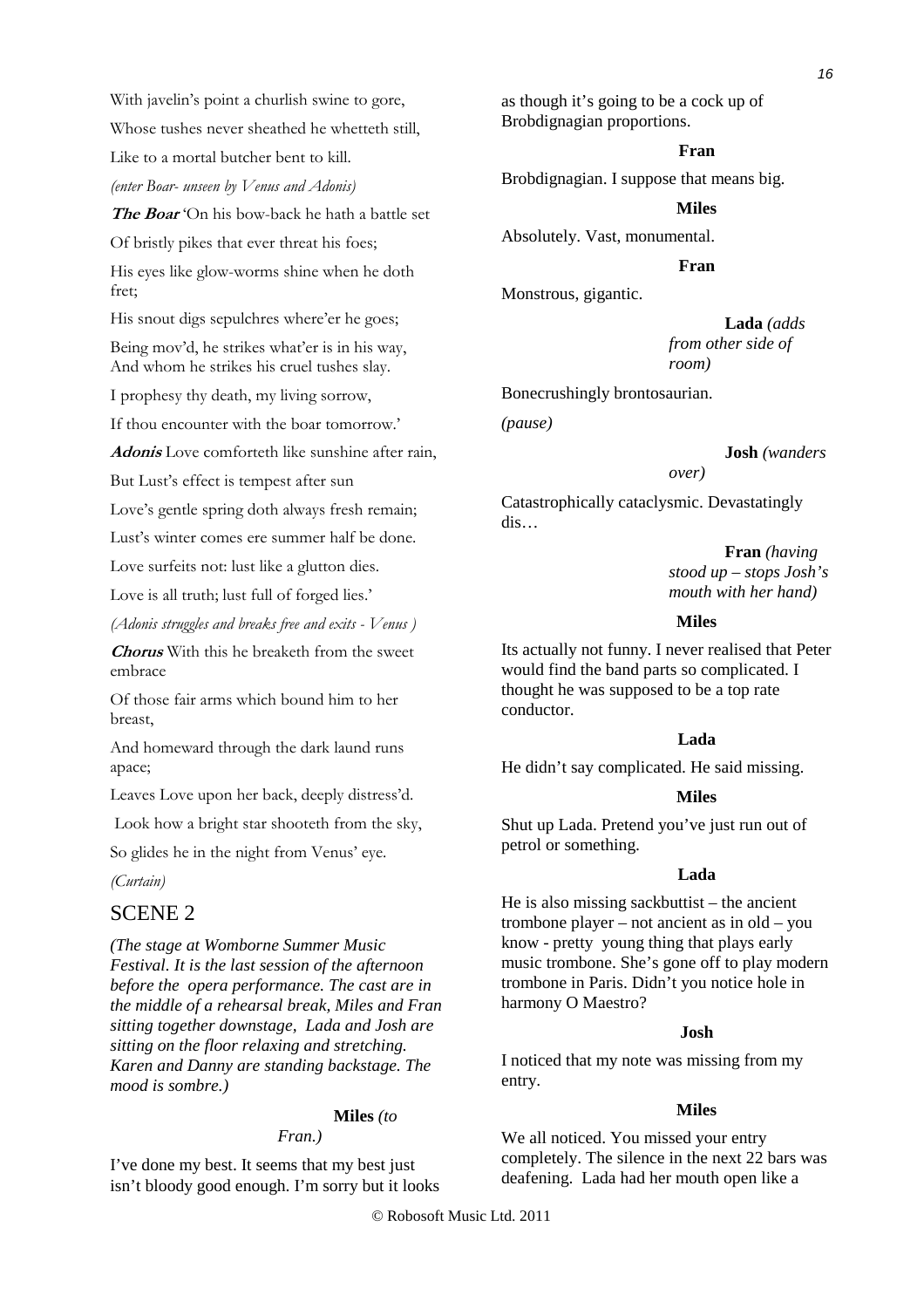goldfish wondering what was supposed to be happening. Danny started looking around wildly in panic and Karen looked like she needed to go to the toilet.

### **Josh**

Sorry. I'll do better.

### **Karen**

I always need to go to the toilet when I'm nervous.

### **Miles**

Perhaps I've tried to take on too much – singing as well.

*( there is a silence)* Thank you for your support.

# **Fran**

It's not your fault. It's just fate. You couldn't have foreseen that they would be doing Madame Butterfly in the main theatre on the same evening.*(pause)* 

### **Josh**

If we outnumber the audience I'll just die.

### **Karen**

If the press and TV don't come after all my phone calls I'll just die. I told them how important it was. A world premiere of an unknown opera. You would think they would have been really keen to come. The journalist person just kept asking whether Pavarotti was in it and would anyone be taking their clothes off.

### **Fran**

I told you you were wasting your time with the Sun.

### **Karen**

This was the chap from the Times. *(pause)* 

### **Miles**

Perhaps we ought to have someone take their clothes off. For the sake of the publicity. I could work it into the show somehow. Venus and Adonis is all about sex. Venus practically rapes Adonis through 40 steamy stanzas - not to mention the horse. It might be authentic to have nudity.

#### **Lada**

Are you volunteering?

### **Miles**

I was thinking of one the girls.

# **Lada**

Well I never would have guessed.

### **Josh**

Weren't all the girls parts played by boys anyway.

### **Danny**

Not in the opera. The computer was clear on it. There were female singers around - at private functions in Court circles among the nobles. They were used by Tallis - in imitation of the Italians. They were part of the Court and were actresses as well. The actresses did have something of a reputation as courtesans.

### **Lada**

Something of reputation. I suppose nothing changes.

### **Fran**

You speak for yourself, darling. I'm a singer not an actress.

### **Lada**

Well I never would have guessed.

### **Josh**

Now, now girls. Lets all stay friends.

#### **Fran**

We all noticed your eyes light up like 1000 watt bulbs at the thought of ... I wonder you don't get enough of that on cable TV. Are you willing to personally sacrifice yourself for the sake of art?

### **Karen**

I am. If it will help. We are responsible for bringing this into the light and we are responsible for making that light good and bright so that Tallis's masterpiece which belongs to the world will not be forgotten.

### **Lada**

We all agree on that.

### **Miles.**

Its too late for changes now. Lets get back to rehearsal with the show we've got. It will stand or fall on its merits. If the press don't come, if the music has holes, if we don't have an audience - then too bloody bad.

*(blackout curtain - music over curtain)* 

# **SCENE 3**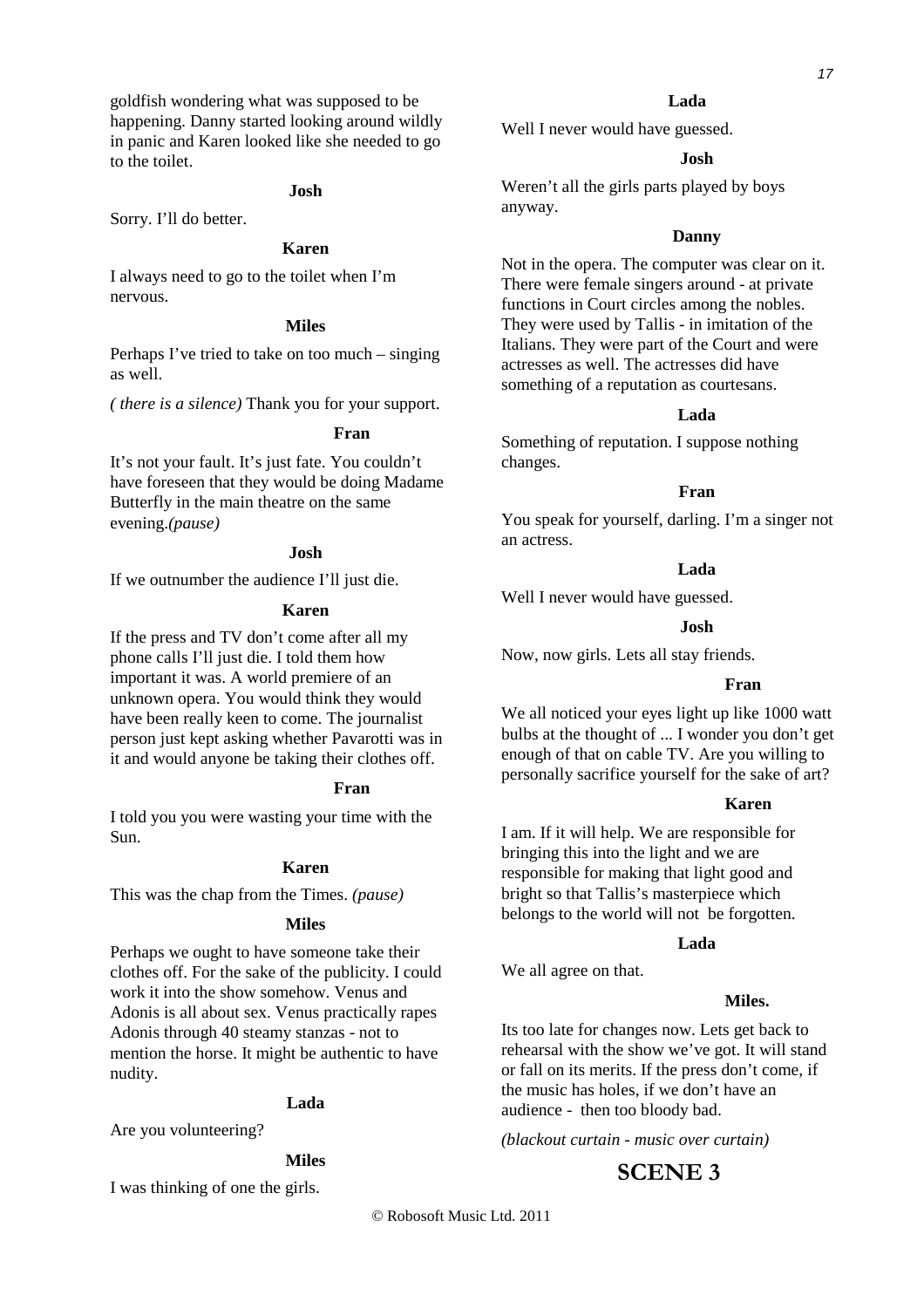*(Fran's accomodation at Womborne Summer Music Festival- evening same day – relaxing before the performance. Fran is lounging on the bed in her bathrobe with a towel round her wet hair. Josh is giving her a foot massage.)* 

# **No. 2 Massage Duet (Fran, Josh)**

**Fran** Ooh that's lovely. I can feel all my tension drifting away. I got so wound up at the rehearsal that I thought I would get one of my headaches, but now its all gone away. Who taught you to do that?

**Josh** Its Tai Chi massage. The idea is that your spirit is reached through your feet, which have to bear the burden of your body all day.

**Fran** Weird philosophy but a wonderful result.

**Josh** *(laughs)* A bit like Miles's opera. Is a wonderful piece but I think the whole consultation of the spirits of the past thing is spooky.

**Fran** Anyway I'm glad I'm here. The opera may be going to pot but the company is wonderful.

**Josh** Any company in particular?

**Fran** Well you in particular if you must know.

**Josh** You like me then?

**Fran** Yes dear. I like you. Isn't it obvious? It's been obvious to Karen for months.

**Josh** Poor Karen. She really is in a bind with Miles. I hope she doesn't give in though. It would be awful to have children just because somebody else wanted them.

**Fran** But she loves that somebody else and can't stand the thought of losing him – the bastard!

*(pause)* You can try reaching my spirit a bit higher up if you like.

*(Josh puts his arms round her waist and is about to kiss her when Karen bursts in. She is distraught and crying.)* 

# **Karen**

Oh Fran I'm sorry. I thought you were on your own.

### **Fran**

Now come in and sit down. What's the matter you poor love? Josh is just giving me a Tai Chi foot massage. You look as though you could do with one yourself.

### **Karen**

Miles wants me to make my mind up. He says I must decide.. I can't decide Fran. I want to get away and stay free. I won't have any more children hanging round me! But I can't do without him. I'll die if he leaves me. *(she flings herself on the bed and weeps- Fran tries to comfort her but only succeeds in producing more wailing which carries on through the following dialogue)* 

### **Fran**

Men are all bastards. Sorry Josh, not you.

### **Josh**

Miles is not a bastard. He is being reasonable by his way of seeing things. Surely you understand that biological thing about procreation. Especially as a biology teacher. Don't you feel the need to have children?

### **Fran**

Lets not get into that now please.

*(Miles bursts in. He is also distraught, but has been drinking and is angry rather than crying.)* 

### **Miles**

I knew she would come to you. Karen you have to give me an answer. I'm not going to decide for you. I love you. *(pause)* I'm sorry Fran. Other peoples troubles are always a bore. Sorry Josh. Come on Karen don't keep running away. You know we're right for each other. I'll love you and support you. Why can't you have my children?

### **Josh**

Won't this keep till tomorrow?

# **Miles**

No it bloody won't. And if you don't mind bloody keep out of it.

### **Josh**

Don't you swear at me you bastard.

### **Fran**

Josh please.

*(Lada bursts in with Danny a little behind.)* 

### **Josh**

Now the whole world knows about it.

### **Karen**

Aaaaaah!

### **Lada**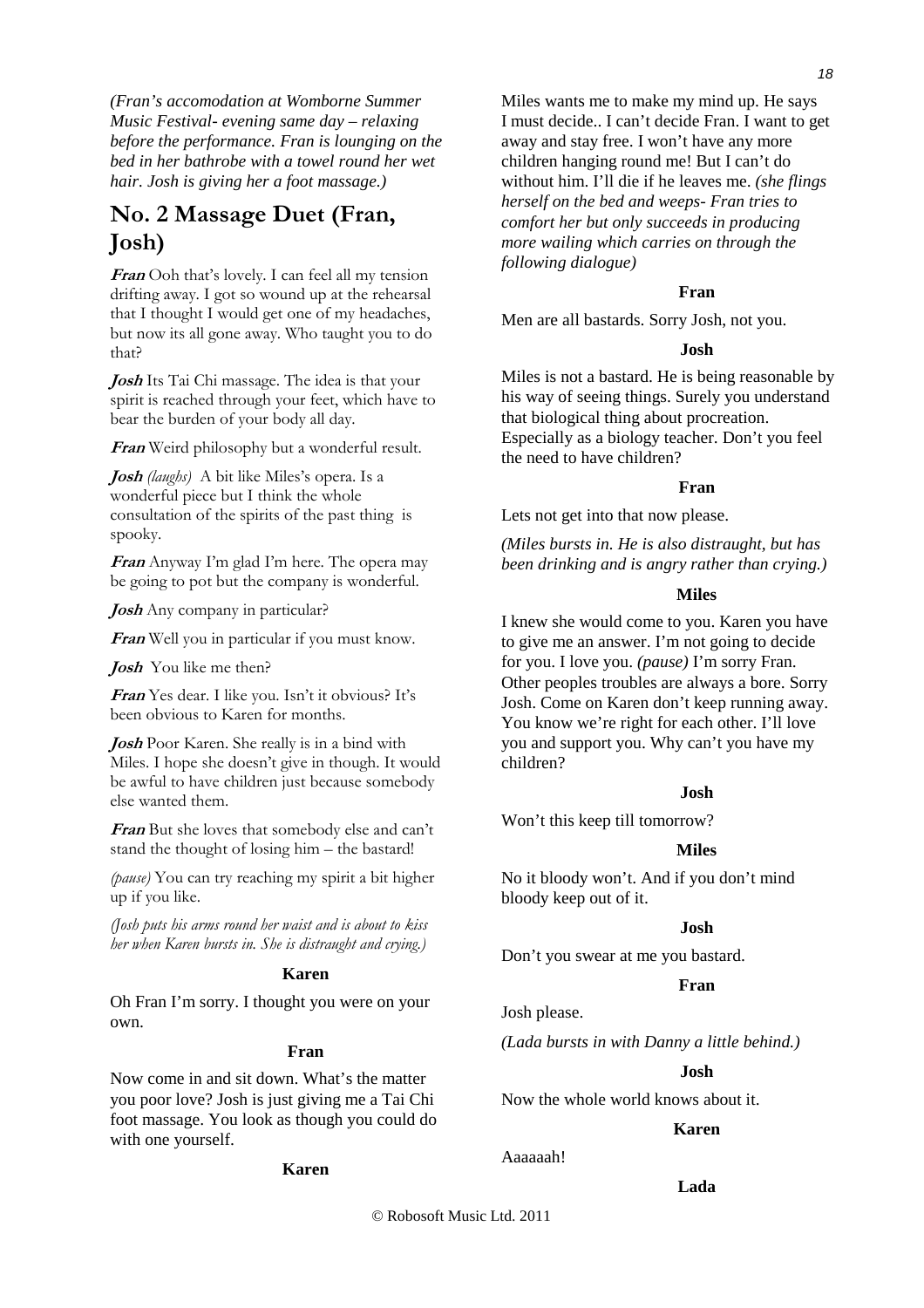What on earth's the matter? It sounds like the last act of Rigoletto all this wailing.

### **Fran**

Miles is insisting that Karen makes her mind up whether to leave him or not.

### **Miles**

We could put a more positive spin on that and say she was just ready to agree to marry me.

### **Karen**

Aaaaaah!

# **Lada**

Just about ready I'd say - for the Rigoletto everybody gets killed scene with extra wailing and gnashing of teeth.

### **Miles**

You may think its bloody funny but I don't. *(pause)* I'm a normal man. I'm well into my life's allotted span. I know what life is about. The purpose of life - you're born, you grow old, you die. Simple. Soon I'll be old, then I'll be dead. We'll all be dead. The dirt in the ground is made from the bodies of the dead. *(the others are fascinated and/ or reluctant onlookers to this extended outburst of emotion)* 

# **No. 3 Aria (Miles): The dirt in the ground**

The dirt in the ground is made from the bodies of the dead.

We walk on them.

Under my feet right now

are the long rotted bodies

of men that died on this spot

over millions and millions of years.

But life doesn't die. It goes on living.

It started three thousand million years ago

and it has just kept going.

It didn't keep going by accident.

Whatever God's plan for the universe is

it obviously didn't include life dying.

You can see the mechanism.

The genes that had a drive to procreate

did procreate and lived on.

Those that didn't didn't.

Those genes are still around.

They're in my friends

– they urge me to have children.

They're in my mother

– she pushes me to have children.

They're in me.

Driving me with the weight of a billion generations

from back when they were apes in trees,

or small creatures fleeing from dinosaurs.

Or worms in the sea at the dawn of time.

I must procreate or my selfish genes will die.

And they will not die.

Karen and I are perfect for each other. We can live happily together for the rest of our lives. It's rare that that happens. But I must have children.

# **No. 4 Duet (Karen, Miles): My love for him is helpless**

**Karen** My love for him is helpless

Against their selfish strength I fail God help me, in my weakness, Resist this blind pressure from the male Of the species **Miles** My friends, my mother drive me My ancestors push with the weight With the weight of a billion generations The drive to procreate My selfish genes **Karen** I must resist Or my self will be snuffed out **Miles** Oh God you gave me my nature Oh God you gave me free will My logic brain Must pull me from my chains And set me free again I must resist his billion generations I must procreate Or my self will be snuffed out Or my selfish genes will die.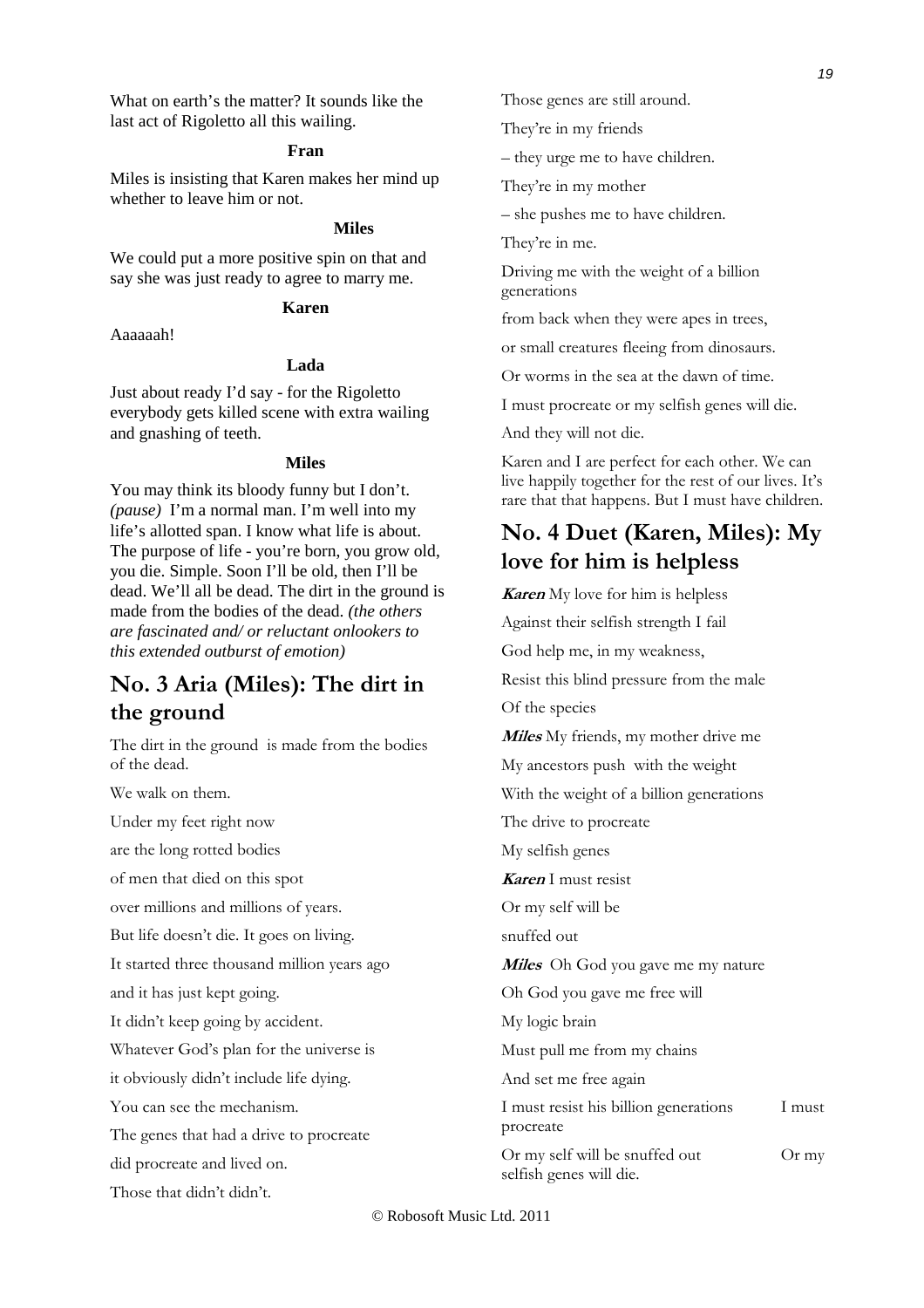| And I will not let it          | And                                                                                      |
|--------------------------------|------------------------------------------------------------------------------------------|
| they will not.                 |                                                                                          |
|                                |                                                                                          |
|                                |                                                                                          |
| Against their selfish strength | Against                                                                                  |
| their selfish strength         |                                                                                          |
| My love for him is helpless    | My love                                                                                  |
| for her is helpless            |                                                                                          |
|                                |                                                                                          |
| 1 must say no.                 | I must                                                                                   |
| say no.                        |                                                                                          |
|                                | $(4 \text{ and } \Gamma_{\alpha}, \Gamma_{\alpha}A_{\alpha}^{\dagger}, \Gamma_{\alpha})$ |

 *(pause)* For God's sake get me a drink! *(Miles exits)* 

### **Lada**

Not Rigoletto - more like Hamlet.

### **Fran**

With plenty of ham. Men are all bastards. Sorry Josh – not you. Sorry sweetheart – come on I'll buy you a drink. Leave her alone.

*(they all exit except Karen)* 

**Karen** *(sobs on pillow alone on stage)* 

*(Curtain)* 

# SCENE 4

*(Danny's accommodation at Womborne Summer Music Festival – evening same day just before the performancee. Danny has set up his computer and is working on it. Lada is by his side helping him. They are exhausted.)* 

### **Lada**

Come on Danny – keep going. We're nearly there. That last test was pretty well perfect.

### **Danny**

Its got to be right or it won't work. These things are stochastic you know – they're not predictable.

# **Lada**

We've got to go through with it. The opera will have to be cancelled if the leading lady and man

have cancelled.

### **Danny**

Not to mention having their lives ruined by some stupid quarrel.

# **Lada**

I'm not quite so hard and cold as you think Danny. I'm doing it for them as well.

### **Danny**

I know. It just doesn't always show. *(pause)* But I do know.

*(pause)* There now. Go get Miles - he's probably still in the bar - he was just about legless when I left.

 *(Lada exits and enters with Miles who is very drunk and staggering back to his room business)* 

### **Lada**

Wait till you see this Miles, the scenario hologram has undergone exponential growth with the new link to the CIA snoopy spy computer in Maryland.

### **Miles**

CIA. What the hell are you doing. That's off limits. We could all end up in the Tower.

# **Lada**

Or in a sack at the bottom of the river with a knife in you.

### **Danny**

You're really obsessed with Rigoletto aren't you.

### **Miles**

Rigoletto?

# **Lada**

Never mind that. Ok Danny lets go.

*(The hologram blazes forth and Shakespeare appears - he sounds like King Lear at full volume)* 

### **Shakespeare**

When shall we three meet again

In thunder lightning or in rain?

# **Lada**

We've patched it all in. Why don't you ask it a question?

> **Miles** *(sits heavily in chair- holds head in hands)*

How can I get my Karen to marry me and have my children?

### **Lada**

Please discourse on the benefits of children to parents.

# **Shakespeare**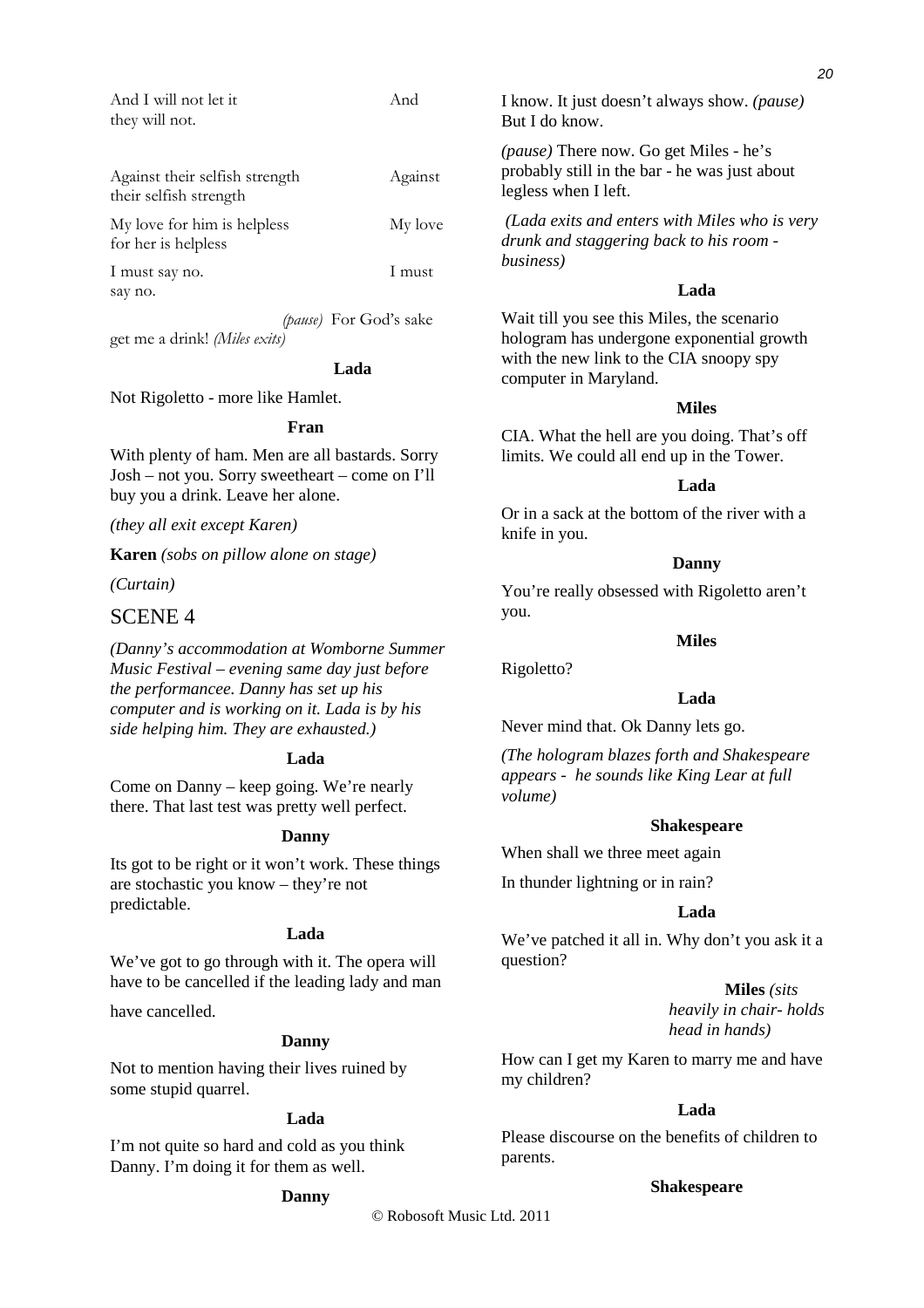If she must teem,

Create her child of spleen, that it may live And be a thwart disnatured torment to her. Let it stamp wrinkles in the brow of youth, With cadent tears fret channels in her cheeks, Turn all her mother's pains and benefits To laughter and contempt, that she may feel How sharper than a serpent's tooth it is To have a thankless child.

**Miles** *(aghast)*

No, no stop it! I know my sweet Karen wouldn't produce such a child.

### **Shakespeare**

Behold yon simpering dame

Whose face between her forks presages snow,

That minces virtue and does shake her head

To hear of pleasure's name-

The fitchew nor the soiled horse goes to't

With a more riotous appetite.

Down from the waist they are centaurs,

Though women all above;

But to the girdle do the gods inherit ,

Beneath is all the fiends'

There's hell, there's darkness, there is the sulphurous pit-

Burning, scalding, stench, consumption…..

**Miles** *(even more agitated)* 

No, no stop it! Lada turn the foul thing off!

# **Shakespeare**

*(over Miles)*

Burning, scalding, stench, consumption…..

*(Lada switches off the hologram. Shakespeare suddenly is cut off and vanishes and the light go dim)(pause)* 

# **Miles**

None of this is right.

### **Lada**

Actually Miles – I have to be serious for once – Danny found something that you ought to know about.

### **Danny**

**Miles** 

Sorry Miles.

What?

# **Lada**

Actually Miles – I don't know how to say this – Danny broke into your medical file and ran diagnostic on your selfish genes - your DNA.

### **Miles**

What?

### **Danny**

Sorry Miles.

### **Lada**

Miles – you can't have children – you're sterile – it's a genetic thing – you really can't have children.

*(long silence)* 

# **Miles**

What? ….. *(reality penetrates – he responds practically but is then overcome)*Well … the genes may have a long, long reach… but it seems I may have exceeded their grasp.

I'm so sorry. *(rises from chair – falls sobbing on knees )(Karen enters)*

### **Karen**

Miles… poor Miles. I've reached my decision Miles…if you want children you should have them… and I shouldn't stand in your way. I'm leaving you. I'll do the show and then you won't see me again. Goodbye.*(Karen exits)*

*(Blackout- curtain.)*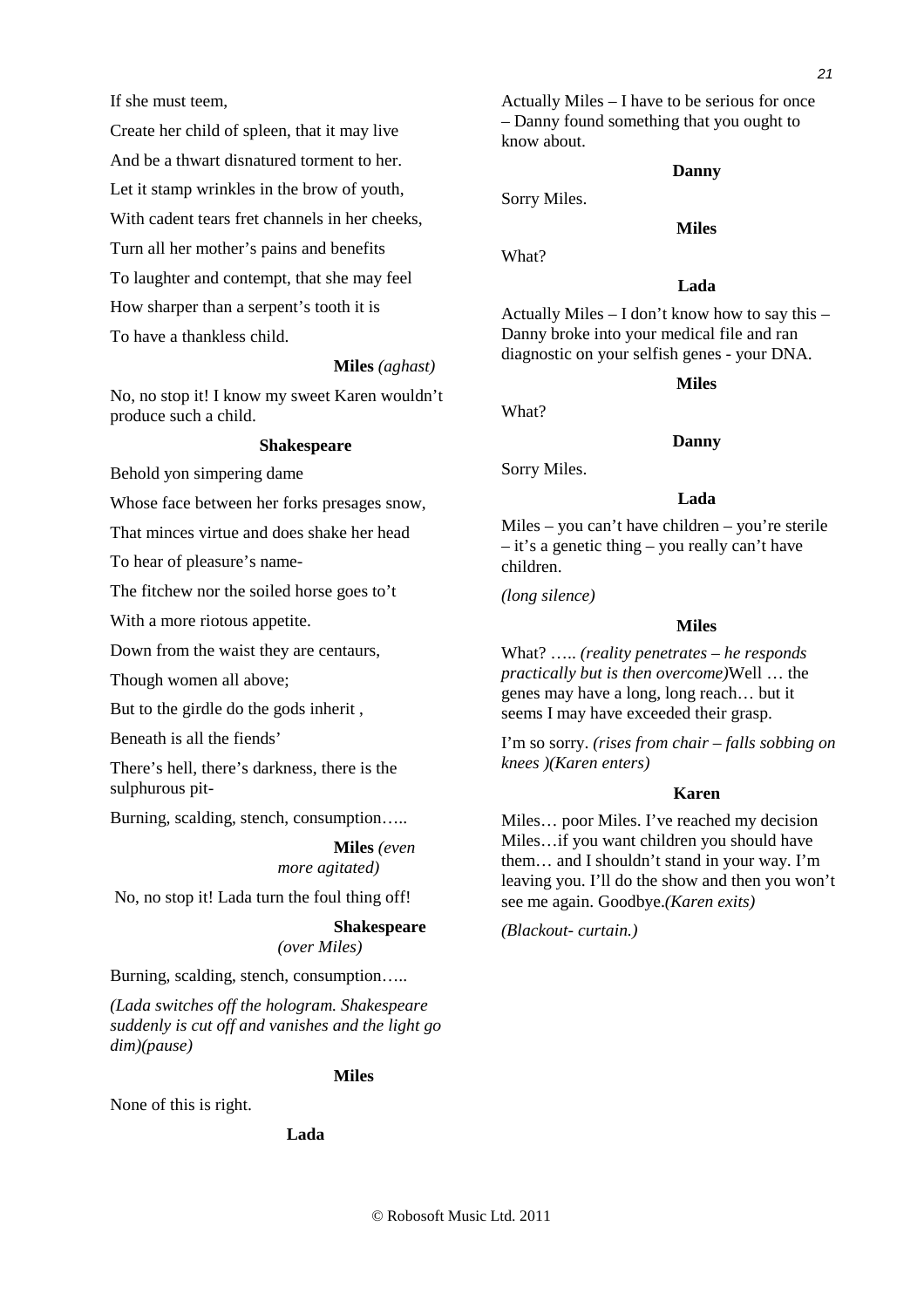# **SCENE 5**

*(The stage at Womborne Summer Music Festival. It is the evening of the opera performance – just before curtain up. The cast are warming up behind the curtain– half in costume almost ready to go on stage- principals in front of curtain.)* 

### **Lada**

Here's another cup of coffee Miles - I'll get you sober if it kills you.

### **Miles**

*(still drunk –but just sober enough to play the Boar- )*

You've all done your besht. It's going to be a bloody marvellous show. The place is packed and they're standing at the back. Thank you ver mush for all your hard work.

# **Lada**

Amen to that. I think we should thank the Gods of the theatre for giving us an audience.

### **Fran**

The people to thank are those guys that took the soprano playing Butterfly to that football match last night. She yelled her head off. Now she can't even squeak. What a shame they didn't have an understudy. The whole show cancelled.

### **Lada**

Shame. But its an ill wind that blows nothing but food.

### **Josh**

I think you mean – nobody any good.

### **Lada**

Yes dear person you may give me instruction in English language if you wish. But no car jokes or I'll run over your tooties.

### **Fran**

Judging from the amount of TV crews wandering about inside trailing cables under everybody's feet, we should get a wave of publicity.

### **Fran**

Well we'd better get fit. Miles we've been warming up before with an anthem of Thomas Tallis. What do you think?

### **Miles**

Perfeck. Very appropr appropr - iate. Hic. Let's hope that after all these yearzh the opera remains in the light of day for a bit before vanishing like a vapour into opera graveyard. OK team - one lasht time with the great man's anthem to spirtually and love for the brotherhood of man.

### **Fran**

And sisterhood of women, darling.

### **Miles**

Of course, darling. Man includzhs woman. And woman includzhs man. Hic. *(puts arms round both Fran and Lada - both are amused but Karen is not)* 

### **Lada**

Amen to that.*(pause) (Karen gives out music)* 

# **Karen** *(aside*

# *to Danny)*

See on page 4 the 'spirit of truth' - some sing 'spirt' - one syllable -

### **Danny**

Spirt - like sprit of truth or spurt of truth - one syllable?

### **Karen**

Yes spirt of truth - weird isn't it - they say that is how Tallis said it - but we're using spirit two syllables. *(to Miles- coldly )* But you may have a view on this I suppose?

### **Miles**

Yes. Well we've now clinched it for certain, haven't we? You can add to your speech to the audience.

### **Fran**

I really don't think its best for Karen to give the speech. It's much better coming from you. You're the main man in all this.

### **Karen**

I've agreed to do it – for love or something. *(recites speech)* The first opera was not by Giacomo Peri in 1601 as all the gurus in the text books say. Well we think this stuff, real opera with recitative, was invented by Thomas Tallis, Gentleman of the Chapel Royal in the court of Queen Elizabeth the First - no doubt about it with an opera called "Venus and Adonis", to a poem written by the young Will Shakespeare...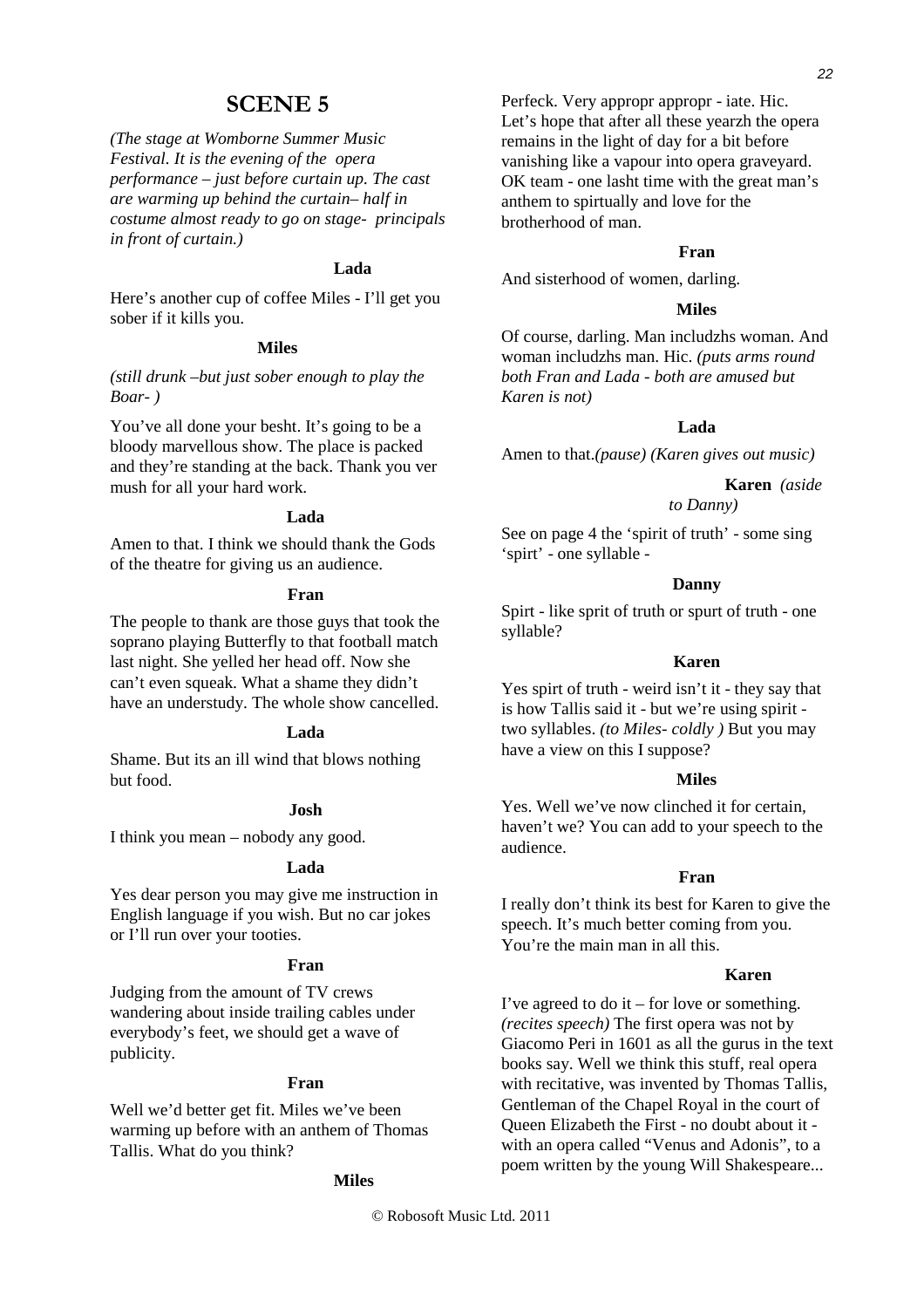### **Lada**

It's been dead for nearly 400 years and we're going to bring it back to life with our God like powers.

### **Josh**

Is that one of your jokes? *(looks at music)* If ye love me keep my commandments. Isn't that one of the commandments - Thou shalt have no other God but me?

# **Lada**

Of course. And what are others? There are hundreds of commandments - not just ten.

# **Josh**

Not just ten?

## **Lada**

Moses received hundreds. Read Bible. Exodus 21 is real hoot. *(recites)* Exodus 21 'When a slave owner strikes a male or female slave with rod and the slave dies immediately, the owner shall be punished. But if slave survives a day or two, there is no punishment: for slave is the owner's property'. *(beat)* If you're a slave and you want justice after your beating better kick bucket quick. *(general amusement)* 

### **Miles**

Following commandments - problematic isn't it? Which part of ourselves is the true conscience the spirit of truth that Tallis refers to? Our instinct or our logic - they command different things. *(awkward silence- Miles is sobering up and has further solemnised the mood – all retreat into their own thoughts)* 

### **Karen**

I vote for logic please Miles. If I may. My free will is me. My instinct is the animal part that just happens to occupy my body.

# **No. 5 Sextet (Fran, Karen, Lada, Danny, Miles, Josh)If ye love me reprise**

**Sextet** If ye love me keep my commandments

# **No. 6 Sextet (Fran, Karen, Lada, Danny, Miles, Josh) My free will is me.**

**Karen** My free will is me.

**Josh** Thou shalt have no other God but me.

**Lada** Yes, but who is me?

# **Miles Which part of ourselves is the true part the spirit of truth?**

# **Danny What is the Truth - is it one syllable or two?**

**Lada** Is me the slave in Exodus? Am I God's slave? Am I God's property? Do I have free will? Will I get justice when I die?

**Fran** The animal is strong in woman and man. I have deep needs. What's the difference?

**All** Who is me? Will I get justice when I die? What is the truth?

**Karen** My instinct is the animal part that just happens to occupy my body.

**Danny** Truth is a many splendoured thing. Thank you. The door seems to be open. Thank you.

Lada Yes, but who is me? We're going to bring it back to life

**Danny** Truth is a many splendoured thing. Thank you. The door seems to be open. Thank you.

*Josh* If ye love me keep my commandments.

**Fran** The animal is strong in woman and man

**Karen** I am not an animal. My free will is me

# **No. 7 Aria (Miles): The life of man is short**

**Miles** The life of man is short,

That is the truth.

Which part of ourselves

Is the true conscience?

God's plan

For artificial intelligence-

Take brown soup and evolve

For two billion years -

God's plan needs reproduction.

The well-spring of evolution

Is the offspring of each generation.

*(during the ensemble they all move in front of the curtain which closes behind to change scene while they sing - curtain opens with no break in the music to reveal)* 

# **SCENE 6**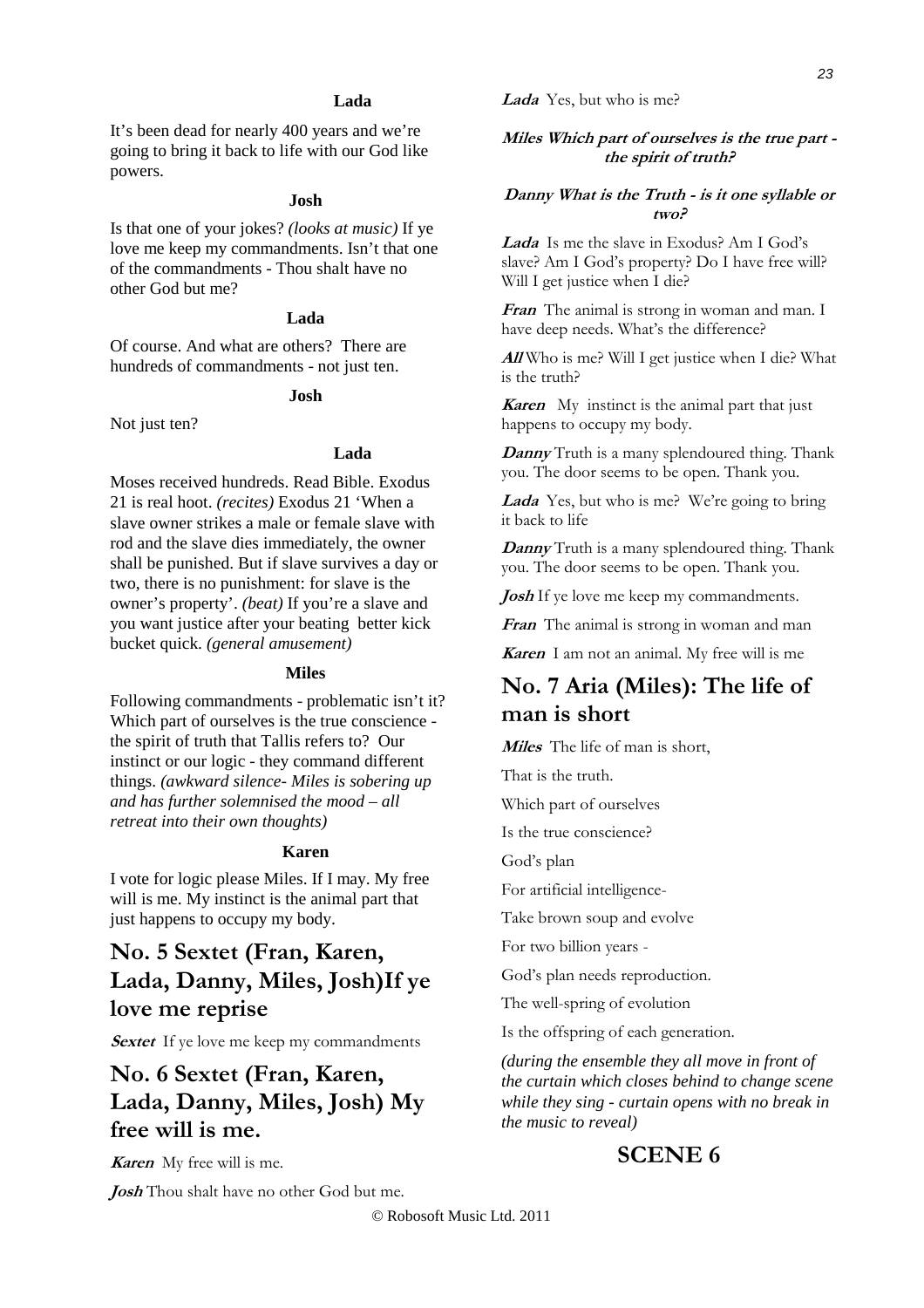*(the stage - this time it is the first night performance - children's chorus do not sing - so those who need to leave early can go after Act 2 opening, but furry animals and dancers still needed if possible)* 

# **No. 8 Finale Chorus 'Venus and Adonis' - Third Movement**

*(Big sign Final Act. Curtain opens on night and Moon in silver glory – then sunrise -Sun enters with lights and Moon – washed out , departs)* 

**Guru** Lo, here the gentle lark, weary of rest,

From his moist cabinet mounts up on high,

**Chorus** And wakes the morning, from whose silver breast

The sun ariseth in his majesty;

**Guru** Who doth the world so gloriously behold

**Chorus** That cedar tops and hills seem burnish'd gold.

**Guru, Hound** Venus, arising, hasteth to a myrtle grove,

Musing the morning is so much o'erworn,

And yet she hears no tidings of her love;

She hearkens for his hounds and for his horn.

Anon she hears them chant it lustily,

And all in haste she coasteth to the cry.

*(Hunting party dance - The Boar in the lead - until The Boar turns on the hunters - they flee but Adonis is slain and dies front centre)* 

As falcons to the lure away she flies;

The grass stoops not she treads on it so light;

And in her haste unfortunately spies

The foul boar's conquest on her fair delight;

### **Chorus, Guru, Hound**

Which seen, her eyes, as murd'red with the view, Like stars asham'd of day, themselves withdrew; Or as the snail, whose tender horns being hurt, Shrinks backward in his shelly cave with pain, And there, all smoth'red up, in shade doth sit, Long after fearing to creep forth again; So at his bloody view her eyes are fled Into the deep dark cabins of her head.

**Venus** 'Alas poor world, what treasure had thou lost!

What face remains alive that's worth the viewing?

Whose tongue is music now?

The flowers are sweet, their colurs fresh and trim;

But true beauty liv'd and died with him.

**Chorus** With this, she falleth in the place she stood,

And stains her face with his congealed blood.

By this, the boy that by her side lay kill'd

Was melted like a vapour from her sight, And in his blodd that on the ground lay spill'd

A purple flower sprang up, check'red with white,

*(A dancer dressed as a purple flower - snakes head fritillary - appears alongside the dead Adonis)* 

*(The Boar enters, whispers in Venus's ear, pulls her to her feet and kisses her, the chorus are much confused but decide to go with the flow)* 

**Venus** 'There shall not be one minute in an hour

Wherein I will not kiss my sweet love's flow'r.'

**Chorus** Thus weary of the world, away she hies,

*(Silver doves prepare chariot but no exit)* 

And yokes her silver doves; by whose swift aid

Their mistress mounted, through the empty skies

In her light chariot swiftly is convey'd,

**Guru** Holding their course to Paphos

Where their queen,…

**Venus** Means to invite everyone to her wedding

**Boar** Look how he can she can not choose but love;

And from her fair immortal hand she swears

From his soft bosom never to remove

Till he take truce with her contending tears

Which long have rain'd, making her cheeks all wet;

And one sweet kiss shall pay this countless debt.

### **Venus**

Ten kisses short as one, one long as twenty

A summer's day will seem an hour but short

Being wasted in such beguiling sport.

*(The Boar takes off headdress comes out of character and sings to audience- chorus listen, then dance)*